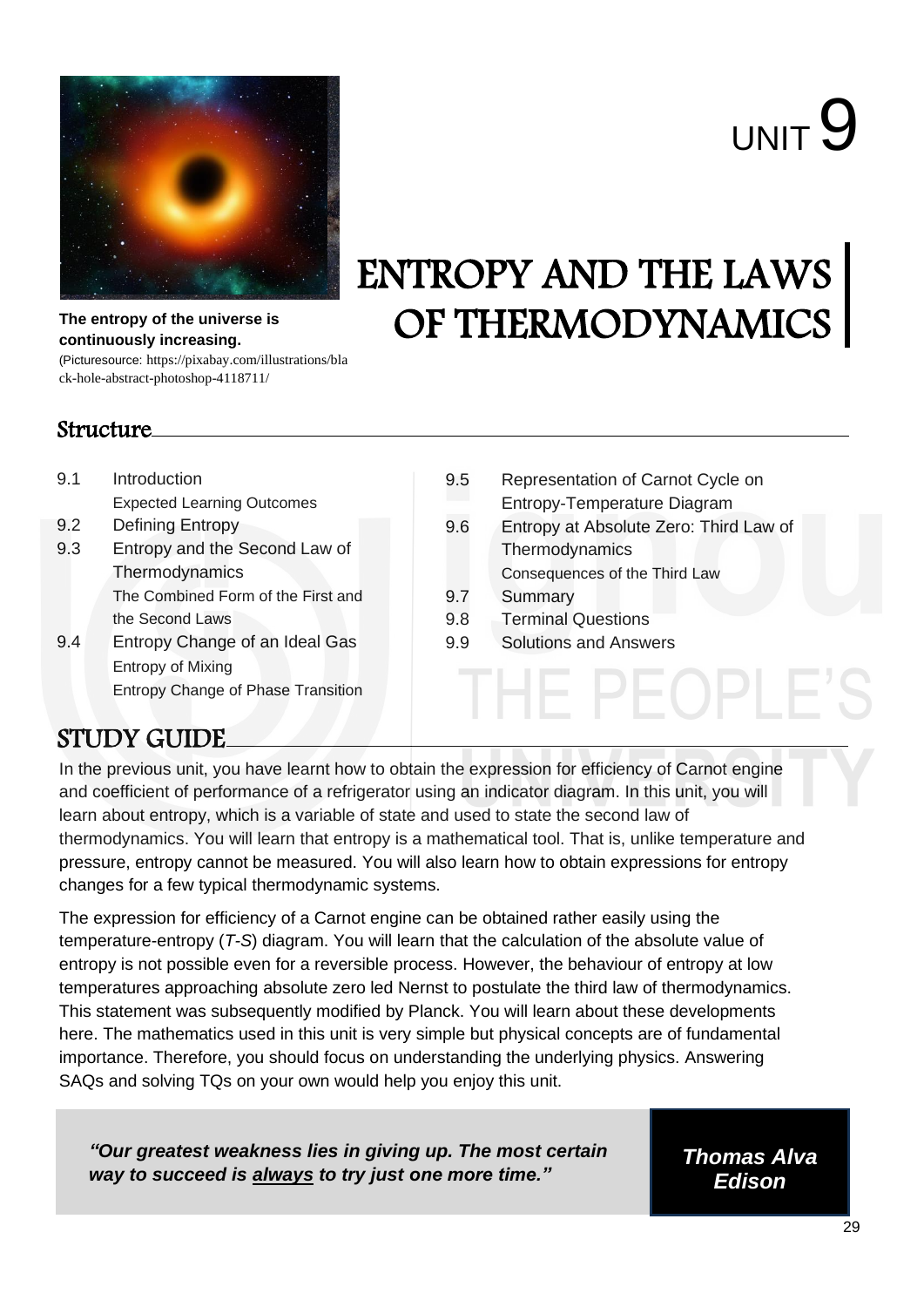#### **9.1 INTRODUCTION**



Rudolf Julius Emanuel Clausius (1822-1888) was a German physicist, who is famous for his significant contributions to kinetic theory of gases and thermodynamics. His pioneering work on convertibility of heat into work led to the formulation of the second law of thermodynamics in 1850. Later on, he also introduced the concept of entropy.

From experience we know that heat flows from a body at higher temperature to a body at lower temperature spontaneously. But the reverse is not true, i.e., heat does not flow **on its own** from a body at lower temperature to a body at higher temperature. This is because cooling is a **unidirectional** natural process. You may be familiar with many other unidirectional processes occurring in physically diverse systems. We may mention spontaneous expansion of a gas into fixed volume (free expansion), battery discharge when in operation (chemical process), and intermixing of two fluids (diffusion), among others.

Do you know why natural processes take place in a particular direction? To discover an answer to this question, we need to know: What determines the direction of a natural process? Can we give a quantitative thermodynamic criterion which governs this change?

The answer to these and many other such questions was given by Clausius in 1850 when he introduced a new thermodynamic function called **entropy** (from the Greek word *tropos*, which means 'change'). Clausius showed that for natural processes, entropy of the universe always increases. That is, natural processes evolve in the direction of increase of entropy.

But you may now ask: What is entropy? Entropy characterises disorder in a system. It is a mathematical tool, an abstract property and it cannot be measured like temperature, pressure or volume. For simplicity, we first define entropy with reference to a reversible process in Sec. 9.2, though all natural processes are irreversible and this definition holds for these as well.

In Sec. 9.3, we have postulated the second law of thermodynamics in terms of entropy and established the combined form of the first and second laws of thermodynamics. You will learn how to derive expressions for changes in entropy of an ideal gas in Sec. 9.4. This is followed by the derivation of the expression for the efficiency of a Carnot engine using *T-S* diagram. In Sec. 9.6, you will learn about the behaviour of entropy at absolute zero and the third law of thermodynamics.

#### Expected Learning Outcomes

After studying this unit, you should be able to:

- ❖ define entropy and state second law of thermodynamics in terms of entropy;
- ❖ calculate entropy change for a system when it undergoes a reversible/ irreversible change;
- ❖ represent Carnot cycle on *T-S* diagram and derive expression for efficiency of a heat engine; and
- state third law of thermodynamics and discuss its important consequences.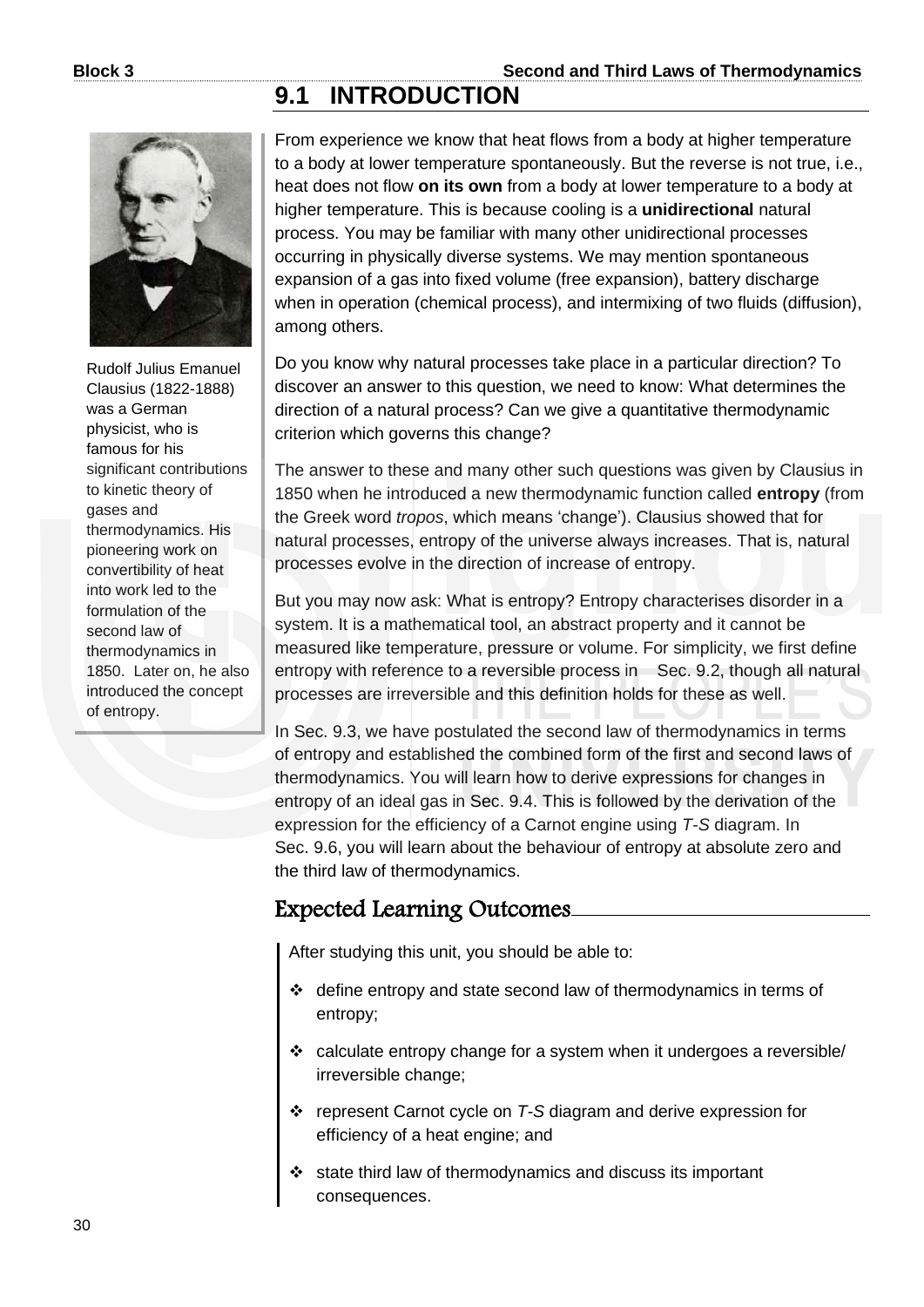#### **9.2 DEFINING ENTROPY**

To define entropy, let us consider *n* moles of an ideal gas at temperature T and pressure  $p$  enclosed in an insulated cylinder fitted with a frictionless piston. On a  $p$ -V diagram, this state of the system is represented as shown in Fig. 9.1. Suppose that now an infinitesimal amount of heat  $\delta Q$  is added reversibly along the path 1A2 to the system. Using the first law of thermodynamics, we can write:

$$
\delta Q_{rev} = n c_V dT + p dV \qquad (9.1a)
$$

The subscript *rev* signifies that we are considering a *reversible* process.

On dividing Eq. (9.1a) throughout by *T*, we can write:

$$
\frac{\delta Q_{rev}}{T} = n c_V \frac{dT}{T} + \frac{\rho}{T} dV
$$
 (9.1b)

Using the equation of state for an ideal gas ( $pV = nRT$ ), we can write:

$$
\frac{p}{T} = \frac{nR}{V}
$$

Using this result in Eq. (9.1b), we obtain:

$$
\frac{\delta Q_{rev}}{T} = n c_V \frac{dT}{T} + n R \frac{dV}{V}
$$

Now suppose that as a result of addition of heat, the system changes from initial state 1 to final state 2. Then, the net change in the value of *T*  $\frac{\delta Q_{rev}}{T}$  is given by:

$$
\int_{1}^{2} \frac{\delta Q_{rev}}{T} = \int_{1}^{2} n c_V \frac{dT}{T} + nR \int_{1}^{2} \frac{dV}{V}
$$

Let us now suppose that the initial and final states are characterized by the thermodynamic variables ( $V_1, T_1$ ) and ( $V_2, T_2$ ), respectively. If we assume that *V c* does not change when heat is added reversibly, we can readily carry out integration to obtain:

$$
\int_{1}^{2} \frac{\delta Q_{rev}}{T} = n c_V \ln \left( \frac{T_2}{T_1} \right) + nR \ln \left( \frac{V_2}{V_1} \right)
$$
 (9.2)

Before proceeding further, let us interpret this result. It tells us that the value of *T*  $\frac{\delta Q_{rev}}{\tau}$  depends on  $V_1, V_2, T_1$  and  $T_2$ .

In other words, the value of *T*  $\frac{\delta Q_{rev}}{Z}$  can be determined by considering the temperatures and volumes corresponding to the initial and final states of the system. We express this by saying that *T*  $\frac{\delta Q_{rev}}{Z}$  defines a new property of the gas and is characteristic of the state.



**Fig. 9.1**: **Representation of a reversible process on** *p-V* **diagram.** *V*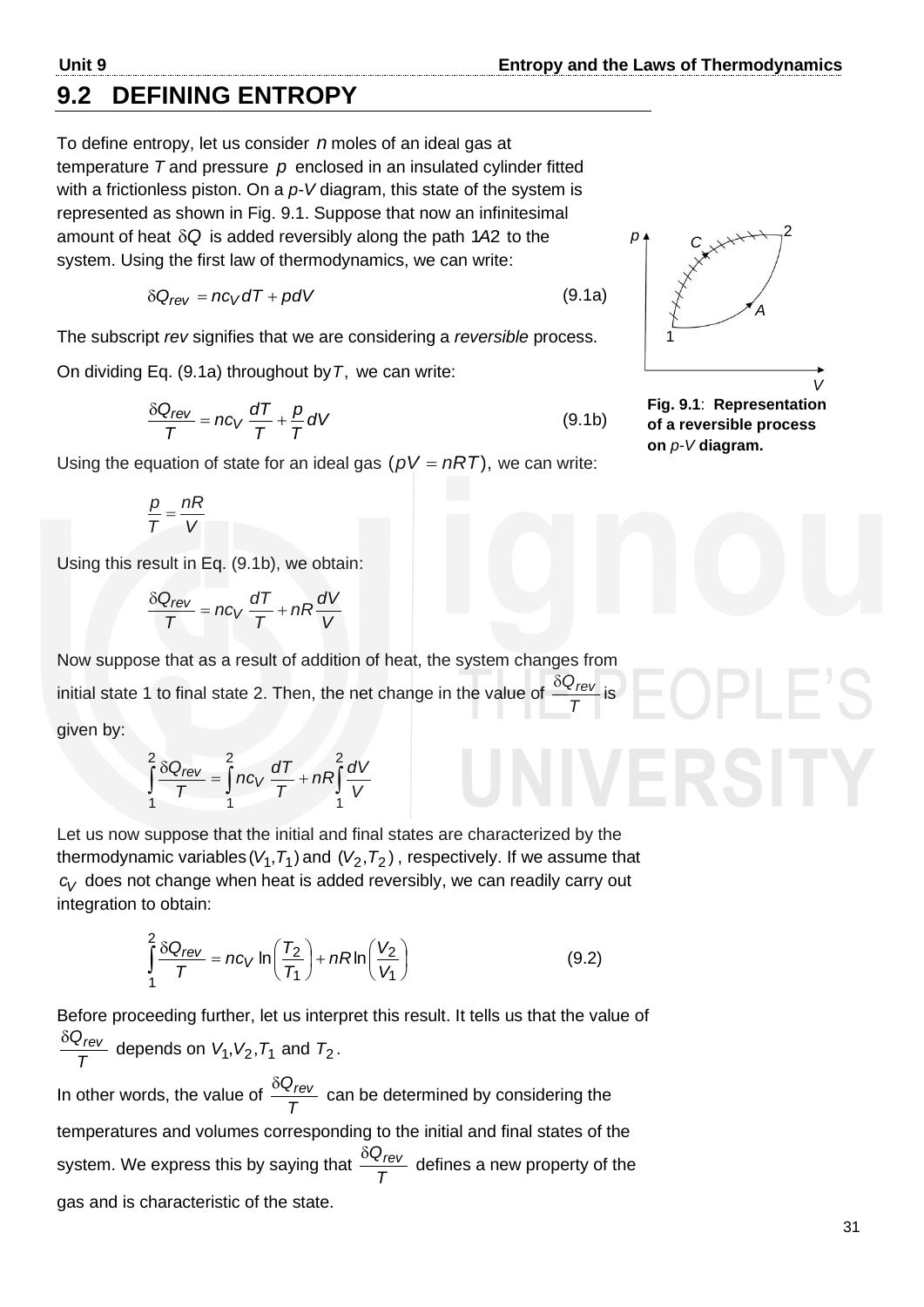You would recognise that it is immaterial how the system got in that state. How can you justify this?

To this end, we recall from Unit 7 of Block 2 that *Qrev* is an inexact differential, i.e., a function of path. But the value of *T*  $\frac{\delta Q_{rev}}{\tau}$ , which is the ratio of a path function and a state variable, is determined only by the initial and final states. This is possible only when *T*  $\frac{\delta Q_{rev}}{\tau}$  defines a change in some new function. This function is called **entropy** and is denoted by the symbol *S* . So, we write:

$$
dS = \frac{\delta Q_{rev}}{T}
$$
 (9.3)

In words, when we add an infinitesimal amount of heat  $\delta Q_{rev}$  reversibly to a system at constant temperature *T,* its entropy changes by *T*  $\frac{\delta Q_{rev}}{\tau}$  .

In SI units, entropy is expressed in joule per kelvin (JK<sup>−</sup><sup>1</sup> ). Like pressure, volume and temperature, entropy is also a thermodynamic state variable. Can we classify entropy as an extensive variable? Certainly yes, and we define *specific entropy* as entropy per mole or per unit mass.

$$
s = \frac{S}{n} \qquad \text{or} \qquad s = \frac{S}{m}
$$

Let us now pause for a while and ask: How good is the relation contained in Eq. (9.3)? It may be mentioned here that although we arrived at Eq. (9.3) by considering a gaseous system, it holds for every thermodynamic system. Moreover, this equation enables us to write an expression for the change in entropy for any system:

$$
S_2 - S_1 = \Delta S = \int_1^2 \frac{\delta Q_{rev}}{T}
$$
 (9.4)

The limits on the integral refer to two thermodynamic states of entropies *S*1 and *S*2 . You can draw the following inferences from Eq. (9.4):

- i) For a reversible cycle, net change in entropy will be zero, i.e., entropy does not change or is conserved in a reversible process.
- ii) We can calculate change in entropy rather than its absolute value.
- iii) The entropy of a system in a given state relative to some arbitrary intermediate state ( *n* ) can be expressed as

$$
S = S_n + \int_{n}^{2} \frac{\delta Q_{rev}}{T}
$$
 (9.5)

where  $S_n$  signifies entropy of the intermediate state.

iv) Eq. (9.4) has been derived for a reversible process. You may now ask: How will this equation modify for natural processes like free expansion

You will recognise that we have postulated existence of entropy in Eq. (9.3).

Mathematically, an inexact differential can be made exact by introducing an *integrating factor.*  Therefore, we can say that here  $T^{-1}$  acts as an integrating factor for  $\delta Q_{\text{rev}}$ .

Entropy is analogous to gravitational potential energy, which is specified with respect to some reference level.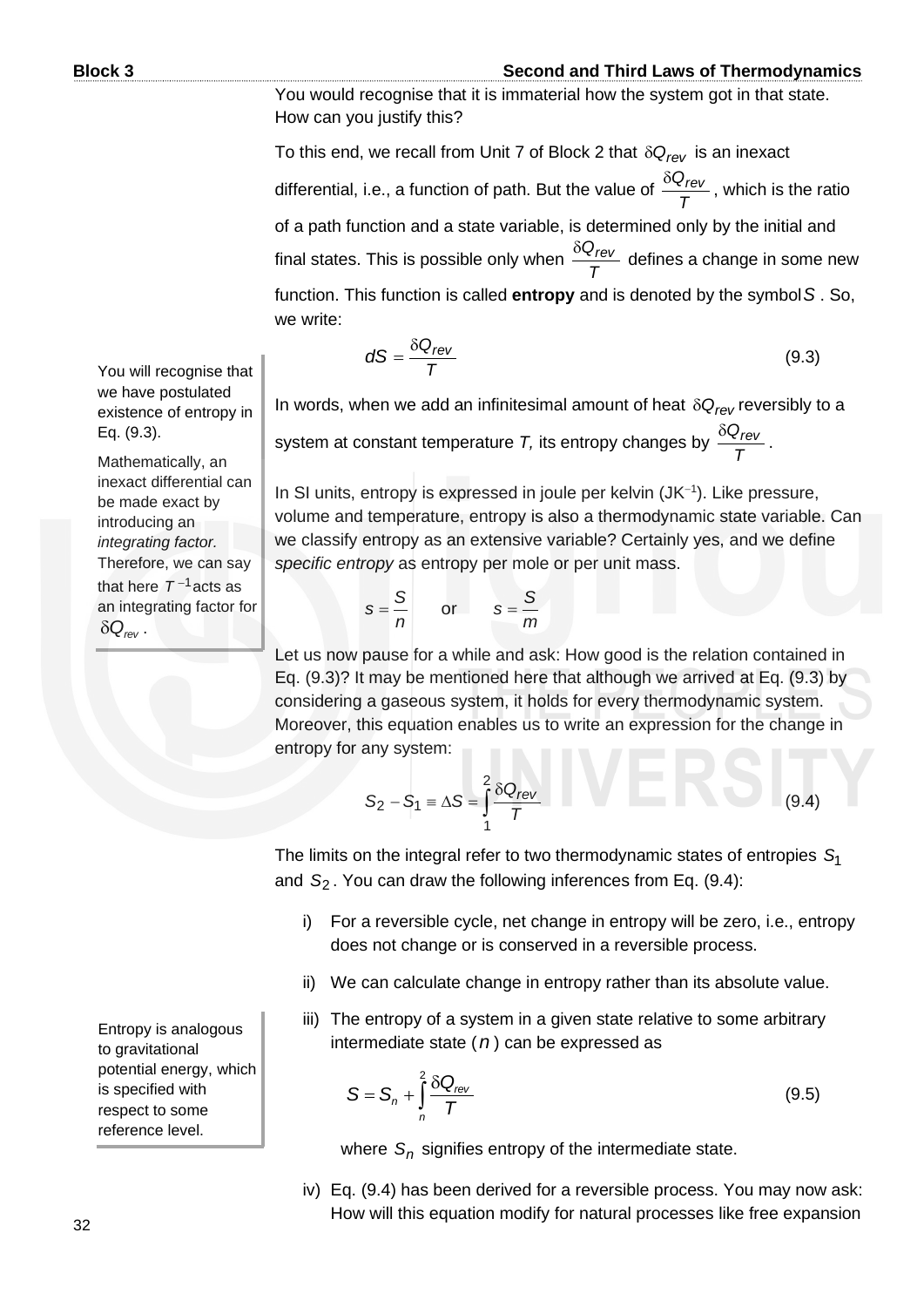or heat flow? To discover the answer to this question, refer to Fig. 9.1 again and consider heat flow along the path 1*C*2, which is an irreversible process. You may like to know as to how the method of calculation of entropy is modified in this case. To this end, we assume that heat is given in infinitesimal steps so that irreversible process between states 1 and 2 can be replaced by a reversible process through infinite quasi-static equilibrium states. It means that we can use Eq. (9.4) to calculate the entropy change for each quasi-static state. Therefore, we can conclude that Eq. (9.4) is valid for irreversible processes as well for the same initial and final states. This is because entropy is a property of state and the entropy difference does not depend on how a system got into that state.

Before proceeding further, you should recapitulate what you have learnt about entropy so far in this section.

#### **ENTROPY**

• *Entropy* for a reversible process is defined through the relation

$$
\Delta S = \frac{\delta Q_{\text{rev}}}{T}
$$

where  $\delta \mathsf{Q}_{_{\sf rev}}$  is the amount of heat given reversibly.

- For a reversible cycle, net change in entropy will be zero, i.e., entropy is conserved in a reversible process.
- Between states 1 and 2, the change in entropy for reversible process for *n* moles of a gas is given by:

$$
S_2-S_1\equiv\Delta S=\int_1^2\frac{\delta Q_{\text{rev}}}{T}
$$

- We can calculate change in entropy rather than its absolute value.
- Eq. (9.4) can also be used to calculate the change in entropy even for an irreversible process.

Now we would like you to go through the following examples to grasp the concepts discussed above.

### *XAMPLE 9.1***: ENTROPY CALCULATION**

Two blocks of iron are in thermal contact. The temperature of block *A* is 300K and that of block B is infinitesimally higher than 300K. The blocks are so large that 600 J of heat transferred from *B* to *A* leaves their temperatures unchanged. Calculate the entropy change of the individual blocks and also the total entropy change. Take the process to be reversible.

**SOLUTION** ■ Since block A is at lower temperature, it will absorb heat. You can calculate the entropy change using Eq. (9.3):

$$
{\mathcal Re} cap
$$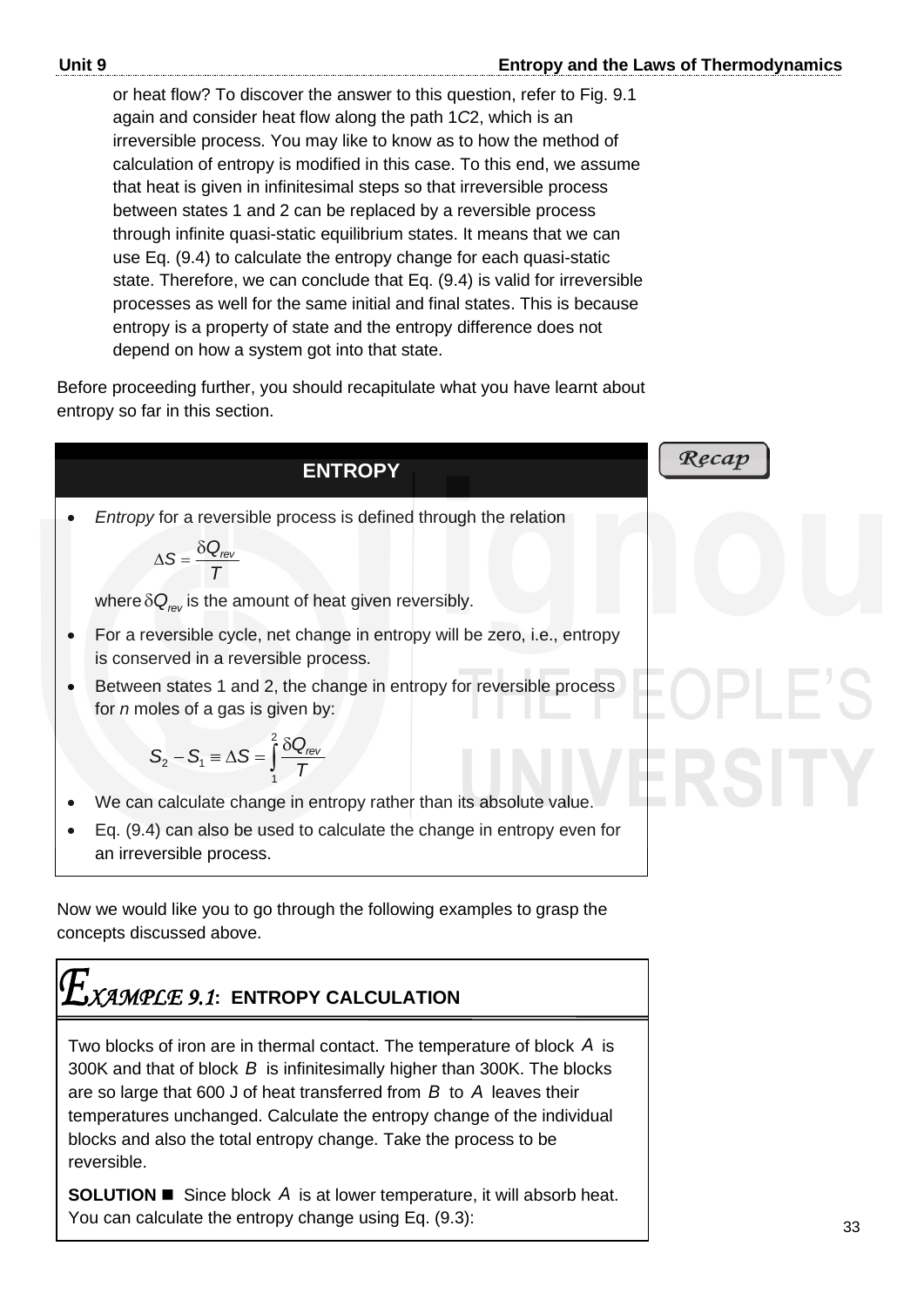(i)

(ii)

The entropy change for block A, 
$$
\Delta S_A = \frac{\delta Q_A}{T} = \frac{600 \text{ J}}{300 \text{ K}} = 2 \text{ JK}^{-1}
$$

The entropy change for block  $B$ ,  $\Delta S_B = \frac{\delta Q_B}{T} = -\frac{600 \text{ J}}{200 \text{ K}} = -2 \text{ J K}^{-1}$ 300 K  $\dot{B} = \frac{\partial \mathbf{G} B}{T}$  $S_B = \frac{\delta Q}{T}$ *T*

The negative sign is included with  $\Delta S_B$  as  $B$  loses heat. This means that entropy of a system increases when it is heated and vice versa.

Total entropy change,  $\Delta S = \Delta S_A + \Delta S_B = 2 J K^{-1} - 2 J K^{-1} = 0$ 

That is, when heat transfer is reversible, there is no net change in entropy and you can say that entropy is conserved in a reversible process.

## *XAMPLE 9.2***: CHANGE IN ENTROPY OF A SYSTEM**

A block of copper of mass1.5 kg is heated from 300K to 350K. Calculate the change in entropy of the block. The specific heat capacity of copper is 389J kg<sup>-1</sup>K<sup>-1</sup>. Assume that heat is added irreversibly.

**SOLUTION ■** Although heat has been added irreversibly, we can calculate  $\Delta S$  using Eq. (9.4):

$$
\Delta S = \int_{300K}^{350K} \frac{\delta Q_{\text{rev}}}{T}
$$

The heat absorbed for an infinitesimal rise in temperature is given by:

$$
\delta Q_{rev} = ms\Delta T
$$

You should not confuse small letter *s* with entropy.

where *m* is mass and *s* is specific heat capacity of the block. On inserting the given data in Eq. (ii), we find that

 $\delta Q_{\textit{rev}} = (1.5 \text{ kg}) \times (389 \text{ J kg}^{-1}\text{K}^{-1}) \times \Delta T$ 

$$
\Delta S = \int_{300K}^{350K} \frac{(1.5 \text{ kg}) \times (389 \text{ J kg}^{-1} \text{K}^{-1}) \times \Delta T}{T} = 583.5 \text{ln} \left(\frac{350}{300}\right) \text{JK}^{-1}
$$

$$
= 583.5 \times 2.303 \times \log_{10} (1.67) \text{ JK}^{-1} = 90.0 \text{JK}^{-1}
$$

You may now like to answer an SAQ to check your understanding.

#### *SAQ 1* –**Entropy change**

 $\mathcal{L}$ 

One kg water at 27 $\degree$ C and 1 atm pressure is heated to 80 $\degree$ C at the same pressure. Calculate the change in entropy. Take specific heat capacity of water as  $4.2 \times 10^3$  JK<sup>-1</sup> kg<sup>-1</sup>.

Before proceeding further, you may like to know the physical significance of entropy. So far, we have not said anything about it. We know that when heat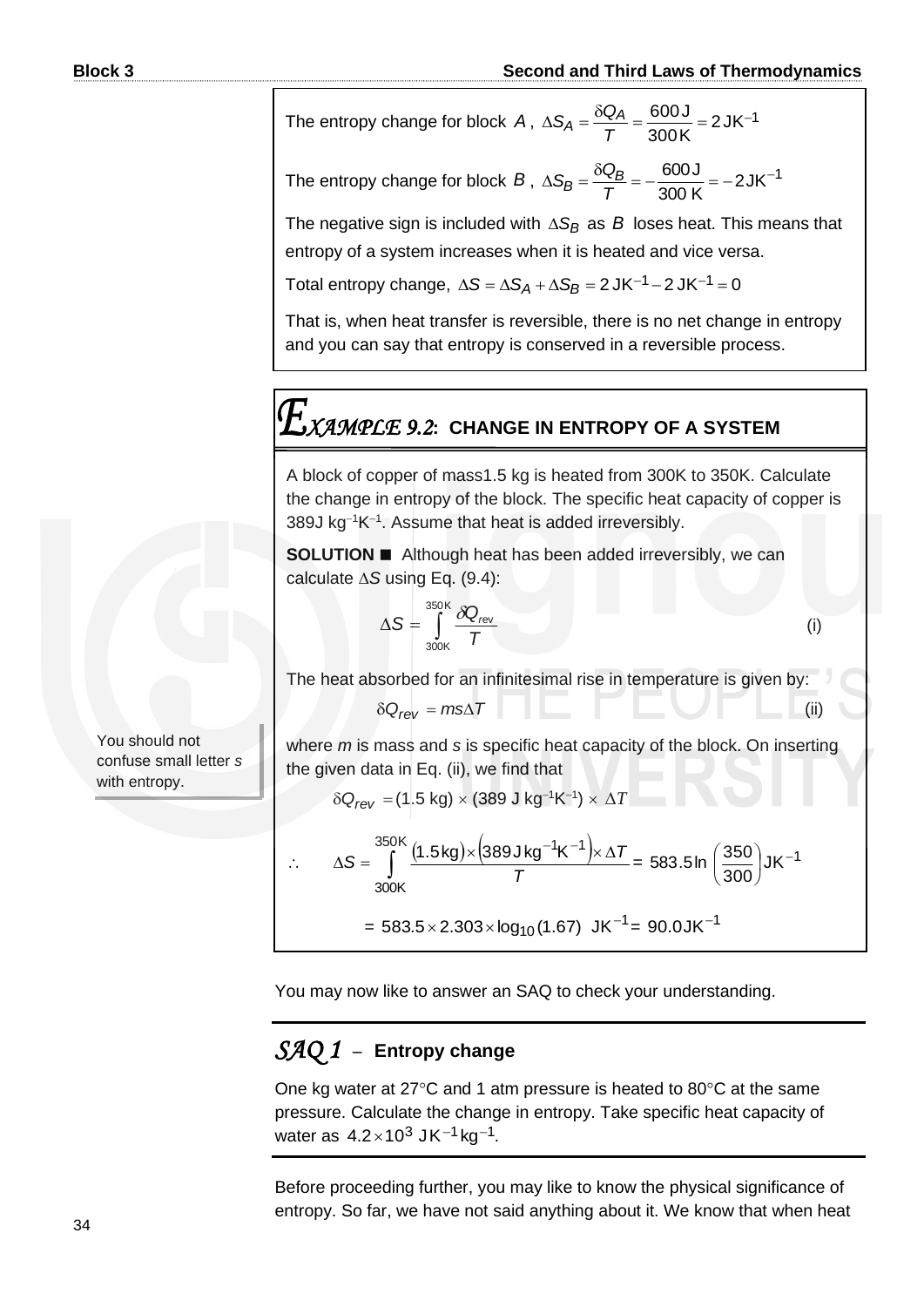is added to ice, it melts and the molecular arrangement (in water) is somewhat loosened (compared to ice). If you add more heat, water may change to the vapour state. In vapour state, molecules are relatively far apart and molecular motion is quite disordered. So, we can say that **addition of heat (or increase in entropy) creates disorder***.* On the other hand, when a gas condenses or a liquid solidifies (giving out heat), the molecular arrangement becomes more ordered. That is, disorder decreases when a gaseous substance changes into the solid state. From this discussion we can conclude that **entropy is a measure of disorder** in the system.

So far, we have introduced the concept of entropy and calculated entropy change in a reversible/irreversible process. You may now ask: How does such a change influence the system, its surroundings and hence the universe? The answer to this question leads us to the second law of thermodynamics. It applies to processes in our body, to combustion of fuel in an automobile, an aeroplane and a rocket as well as to working of refrigerators and other cooling machines. It enables us to specify the direction of evolution of natural processes. We now discuss it in detail.

#### **9.3 ENTROPY AND THE SECOND LAW OF THERMODYNAMICS**

Consider that an infinitesimal amount of heat  $\delta Q$  flows from the surroundings at temperature  $\, T_{\scriptscriptstyle \text{surr}}\,$  to the system under consideration at temperature  $T_{\scriptscriptstyle \text{sys}}$  . The net change in the entropies of the system and surroundings is given by

$$
\Delta S = \Delta S_{sys} + \Delta S_{surr} = \delta Q \left( \frac{1}{T_{sys}} - \frac{1}{T_{surr}} \right) \ge 0
$$
 (9.6)

Note that the equality sign holds for reversible heat flow, whereas greater than sign signifies irreversible heat flow. Since all natural processes are irreversible, you may be tempted to conclude that entropy of the universe is continuously increasing. If you think so, you are on the right track. This continuous increase of entropy in natural processes is known as the **principle of increase of entropy**. And the second law of thermodynamics may be stated as follows:

#### **The entropy of the universe can never decrease.**

Consider the construction of a building from materials that were initially dispersed in the Earth. In this process, matter goes from a completely disorganized state to a highly ordered state. That is, the entropy decreases. In Unit 7 of Block 2, you have learnt that the internal energy of a growing child or a plant increases. But the growth of a living organism from a random mix of molecules is accompanied by decrease in entropy. These examples may seem to you to contradict the first and second laws of thermodynamics. But it is not so. To understand this, let us enquire: What is responsible for life on the Earth? We can trace it to the energy generated in the Sun's core by nuclear

Recall that the second law has been stated in somewhat different but essentially equivalent forms by Kelvin-Planck and Clausius. You have learnt about these in Unit 8.

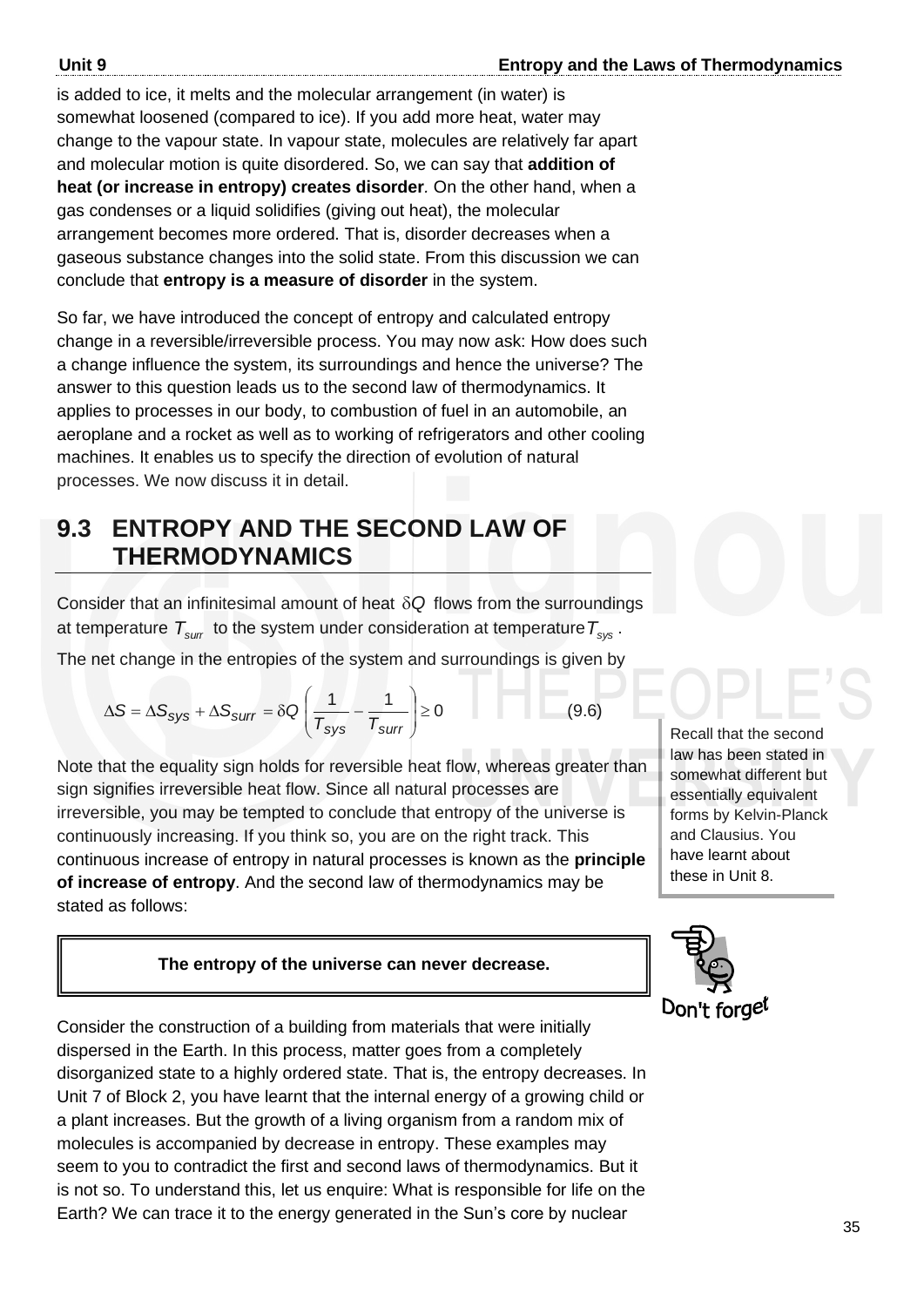fusion (H $_2$   $\rightarrow$  He cycle). For example, plants use solar energy for photosynthesis and create food. Similarly, humans receive this energy via food chain. So, to answer the above question, you have to consider the Earth-Sun system. When you do so, you will find that the magnitude of entropy decrease associated with life on the Earth is less than the entropy increase associated with nuclear reaction in the core of the Sun. That is, the organisation of matter is governed by a tendency towards greater disorder elsewhere in the universe (Sun in this case). Thus, a more formal statement of the second law in terms of entropy reads as follows:



**When an isolated system undergoes a change, its entropy cannot decrease; it increases or remains constant.**

In view of the above discussion, can we say that entropy of the universe has continuously increased ever since its creation? Definitely, yes.

You must now be convinced that the second law relates (available) energy to entropy. We can use the integrated statement of these laws to obtain an expression for entropy difference for any process. This is illustrated in the next section.

#### **9.3.1 The Combined Form of the First and Second Laws**

The first law of thermodynamics establishes the existence of internal energy (*U*) as a function of state. Similarly, the second law introduces entropy (*S*) as a state function. You may now ask: Can we relate these functions? You may recall from Unit 7 that for any change of state, the change in internal energy is given by

$$
dU = \delta Q - \delta W
$$

Similarly, for an infinitesimal reversible process between two equilibrium states, the second law of thermodynamics tells us that

$$
dS = \frac{\delta Q}{T}
$$
 (9.8)

(9.7)

These equations may be combined to obtain mathematical expression for the combined form of the first and the second laws of thermodynamics:

$$
TdS = dU + \delta W \tag{9.9}
$$

This is one of the most important thermodynamic relations. In the next unit, you will use it to derive many useful thermodynamic relations.

Proceeding further, we note that for a gaseous system,  $\delta W = \rho dV$  so that Eq. (9.9) takes the form

$$
TdS = dU + pdV \tag{9.10}
$$

Note that this equation relates all five thermodynamic variables that you have learnt so far.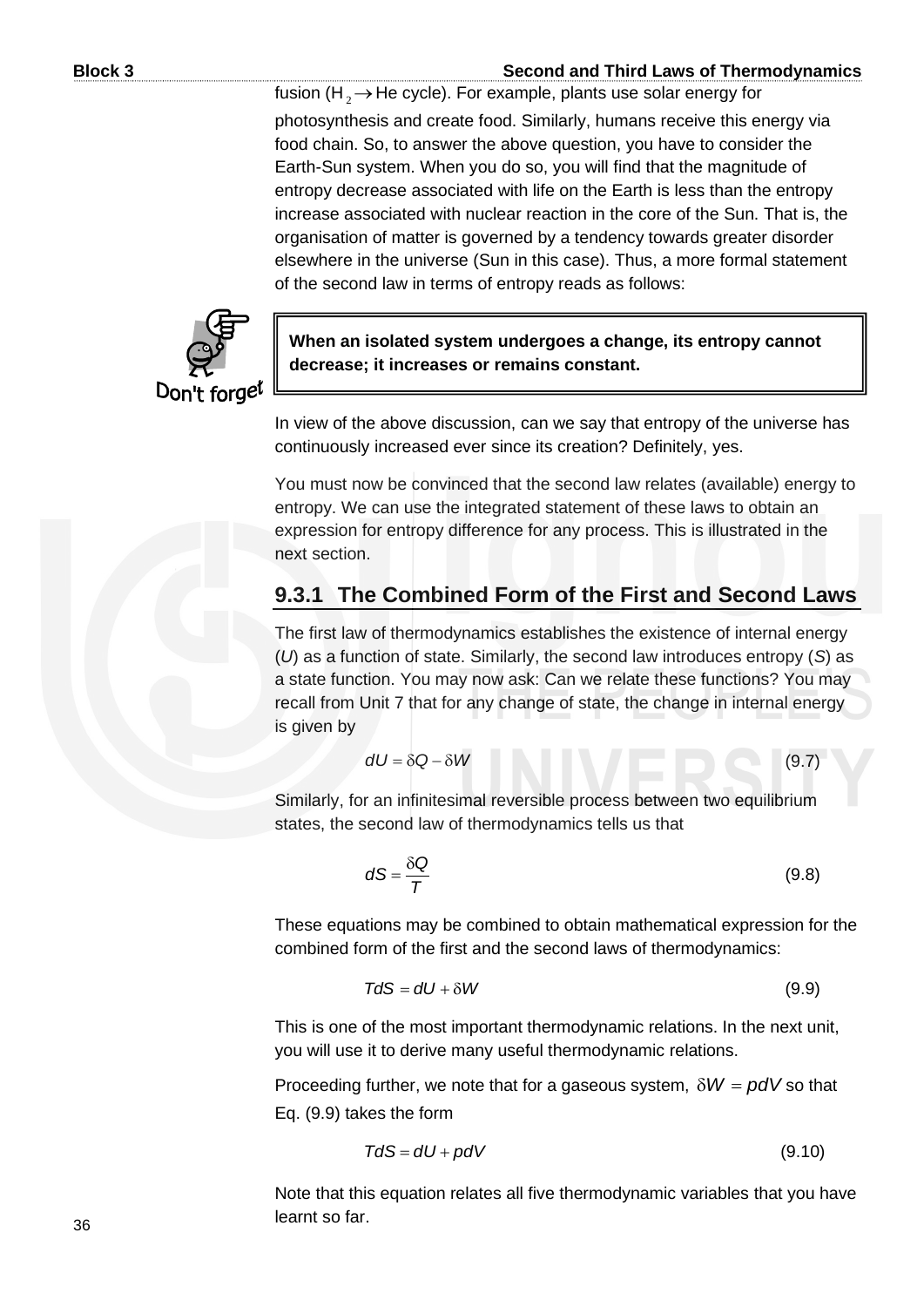Recap

(9.11c)

Using the results obtained in Unit 8, we can rewrite Eq. (9.10) in three equivalent forms:

| $TdS = nC_V dT + pdV$ | (9.11a) |
|-----------------------|---------|
|-----------------------|---------|

$$
TdS = nC_P dT - Vdp \tag{9.11b}
$$

and

(C<sub>P</sub> pdV + C<sub>V</sub> Vdp)  $TdS = \frac{1}{R}(C_P \rho dV + C_V)$ where  $C_P$  and  $C_V$ , respectively, denote molar thermal capacities at constant

pressure and constant volume. Note that *dS* denotes change in molar entropy.

Before proceeding further, you may like to answer the following SAQ.

#### *SAQ 2* –**First and second law of thermodynamics**

Write the combined mathematical forms of the first and second laws of thermodynamics for a i) stretched wire, ii) surface film, and iii) paramagnetic substance.

Before proceeding further, we recapitulate the important results of this section.

#### **ENTROPY AND THE FIRST AND SECOND LAWS**

• **The second law of thermodynamics states that when an isolated system undergoes a change, its entropy either increases or remains constant.**

• **In the most general form, the combined form of the first and the second laws of thermodynamics can be mathematically expressed as**

 $TdS = dU + \delta W$ 

We now use Eqs. (9.11a, b, c) to obtain expressions for changes in entropy for an ideal gas under different physical conditions.

#### **9.4 ENTROPY CHANGE OF AN IDEAL GAS**

Consider *n* moles of an ideal gas at temperature *T* in a cylinder fitted with a frictionless piston. Depending on the physical conditions, we can use one of the relations given in Eqs. (9.11a, b, c) to obtain an expression for change in entropy. Suppose that the gas is given an infinitesimal amount of heat, which induces changes in temperature and volume. We can describe such a change by Eq. (9.11a). On dividing throughout by *T* and substituting for *p* from the equation of state  $(pV = nRT)$ , we get

$$
dS = nC_V \frac{dT}{T} + nR \frac{dV}{V}
$$
 (9.12)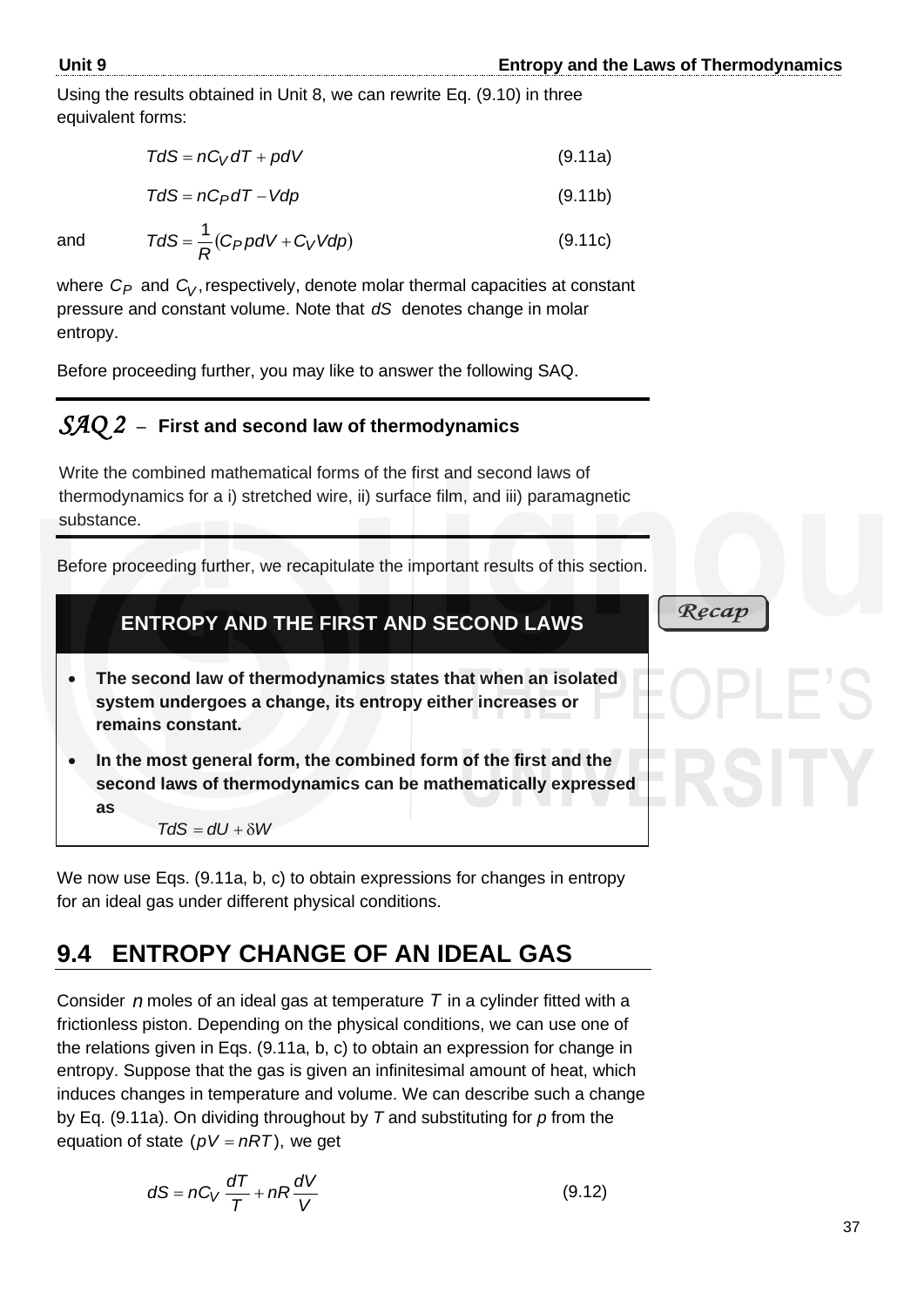Let us now suppose that the initial and final states are characterized by the thermodynamic variables ( $V_1, T_1$ ) and ( $V_2, T_2$ ), respectively. If we assume that  $C_V$  is independent of temperature, we can readily integrate Eq. (9.12) to obtain the same result as given in Eq. (9.2):

$$
\Delta S = nC_V \ln \left( \frac{T_2}{T_1} \right) + nR \ln \left( \frac{V_2}{V_1} \right)
$$
 (9.13)

You should study the following example to learn how to apply this result.

### $\mathcal{I}_{\text{XAMPLE}}$  9.3: CHANGE IN ENTROPY

Calculate the increase in entropy of 1 g of hydrogen when its temperature is raised from −173°C to 27°C and its volume becomes four times. It is given that  $C_V = 2.43 \text{ cal} \text{ g}^{-1} \text{ K}^{-1}, R = 2.01 \text{ cal} \text{ mol}^{-1} \text{ K}^{-1}$  and molecular weight is 2gmol<sup>-1</sup>.

**SOLUTION ■** For *n* moles of an ideal gas, the entropy change is calculated using Eq. (9.13). However, for 1g of the gas, you have to replace  $nC_V$  by  $C_V$  and  $nR$  by  $r = R$  / mol. weight:

$$
r = \frac{2.01 \text{cal} \text{mol}^{-1} \text{K}^{-1}}{2 \text{g} \text{mol}^{-1}} = 1.005 \text{cal} \text{g}^{-1} \text{K}^{-1}
$$

From Eq. (9.13) we recall that change in entropy is given by

$$
\Delta S = 2.303 \Bigg[ C_V \log_{10} \left( \frac{T_2}{T_1} \right) + (1.005 \text{ cal } g^{-1} \text{K}^{-1}) \log_{10} \left( \frac{V_2}{V_1} \right) \Bigg]
$$
  
\nHere  $T_1 = (-173 + 273) \text{K} = 100 \text{K}, T_2 = (27 + 273) \text{K} = 300 \text{K}, \text{ and}$   
\n $C_V = 2.43 \text{ cal } g^{-1} \text{K}^{-1}.$  On inserting the given values, we get  
\n
$$
\Delta S = 2.303 \times [(2.43 \text{ cal } g^{-1} \text{K}^{-1}) \times \log_{10} 3 + (1.005 \text{ cal } g^{-1} \text{K}^{-1}) \times \log_{10} 4]
$$
  
\n= 2.303 \times (2.43 \times 0.4771 + 1.005 \times 0.6021) \text{ cal } g^{-1} \text{K}^{-1}  
\n= 4.062 \text{ cal } g^{-1} \text{K}^{-1}.

Starting from Eq. (9.11b), you can easily convince yourself that the entropy change between states defined by  $(T_1, p_1)$  and  $(T_2, p_2)$  is given by

$$
\Delta S = nC_P \ln \left( \frac{T_2}{T_1} \right) - nR \ln \left( \frac{p_2}{p_1} \right) \tag{9.14}
$$

Similarly, if reference states are defined by  $(p_1, V_1)$  and  $(p_2, V_2)$ , the entropy change is given by

$$
\Delta S = nC_P \ln \left( \frac{V_2}{V_1} \right) - nC_V \ln \left( \frac{p_2}{p_1} \right)
$$
 (9.15)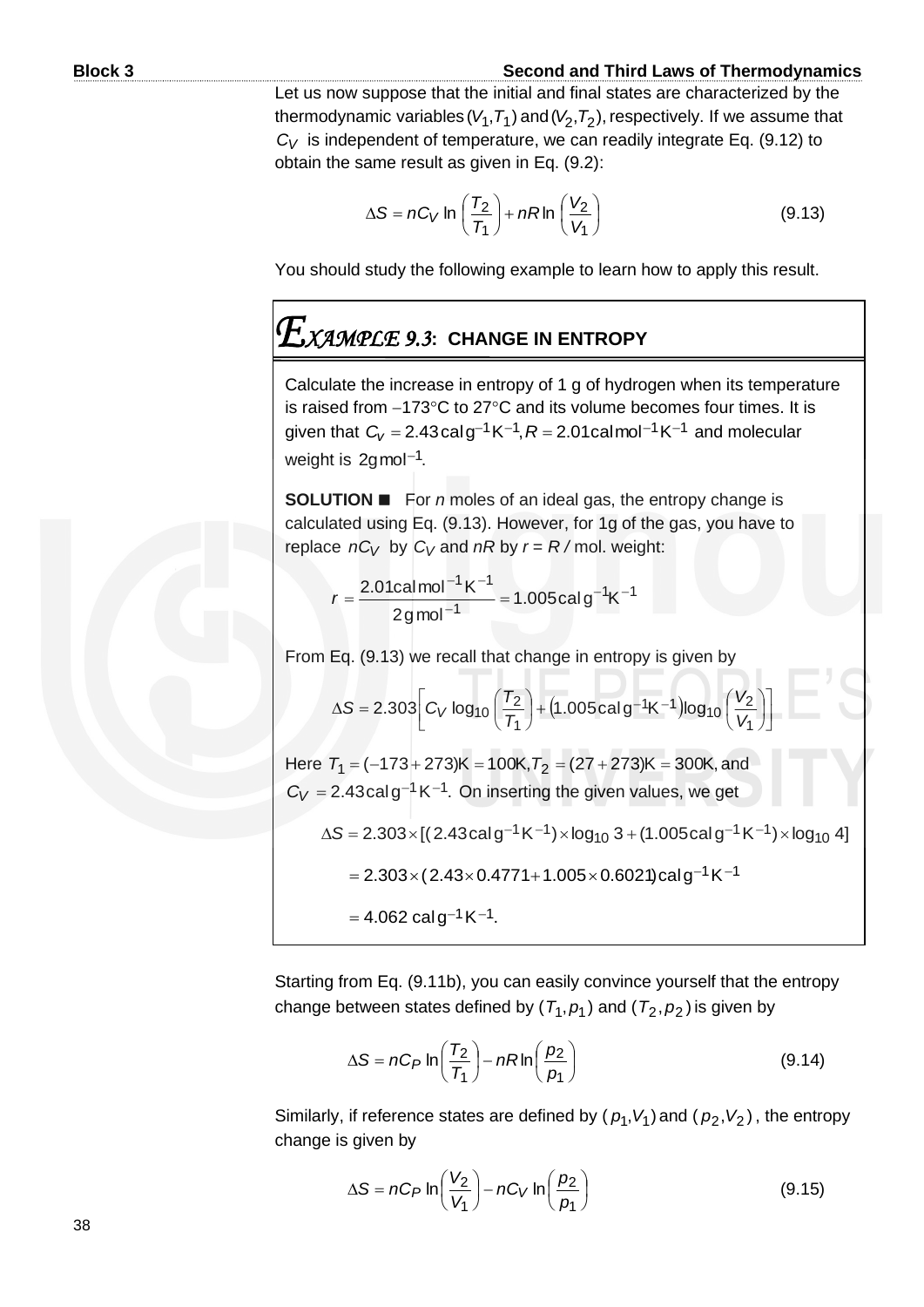(9.16b)

A gas may be made to expand or compress isothermally. When *n* moles of an ideal gas are made to undergo isothermal changes, Eqs. (9.13) and (9.14) predict that entropy changes are, respectively, given by

$$
\Delta S_T = nR \ln \left( \frac{V_2}{V_1} \right) \tag{9.16a}
$$

and

The subscript  $\tau$  in  $_{\Delta S_{\mathcal{T}}}$  signifies that temperature remains constant. That is, *when an ideal gas undergoes an isothermal expansion defined by*  ( $V_2 > V_1, p_1 > p_2$ ; *T* = constant), *its entropy increases.* When a gas undergoes isothermal compression, entropy will decrease.

For isobaric changes, Eqs. (9.14) and (9.15) predict that

 $\Delta S_T = R \ln \left( \frac{P_1}{p_2} \right)$ 

 $\left(\frac{p_1}{q_1}\right)$  $\setminus$  $=$  RIn $\Big($ 

 $\mathbf{2}$  $\ln\left|\frac{p_1}{p_2}\right|$ *p*  $R \ln \left( \frac{p}{p} \right)$ 

$$
\Delta S_P = nC_P \ln \left( \frac{T_2}{T_1} \right)
$$
 (9.17a)  

$$
\Delta S_P = nC_P \ln \left( \frac{V_2}{V_1} \right)
$$
 (9.17b)

and

These results tell us that when either temperature or volume increases during an isobaric process, the entropy increases and vice versa.

Now you should go through the following example carefully.

$$
E_{\text{XAMPLE 9.4: ENTROPY CHANGE IN TERMS OF R}
$$

One mole of an ideal gas expands isothermally to four times its initial volume. Calculate the entropy change in terms of the gas constant.

**SOLUTION** ◼ For one mole of an ideal gas, Eq. (9.16) implies that

$$
\frac{\Delta S_T}{R} = \ln(V_2 / V_1) = 2.303 \log_{10} (V_2 / V_1)
$$

Since  $V_2/V_1 = 4$ , the entropy change during isothermal expansion, in terms of gas constant, is given by

$$
\frac{\Delta S_T}{R} = 2.303 \log_{10} 4
$$

$$
= 2.303 \times 0.6020 = 1.386
$$

You may like to answer the following SAQ before studying further.

#### *SAQ 3* –**Increase in entropy**

Calculate the increase in entropy of one mole of argon heated from 300K to 600K at constant volume.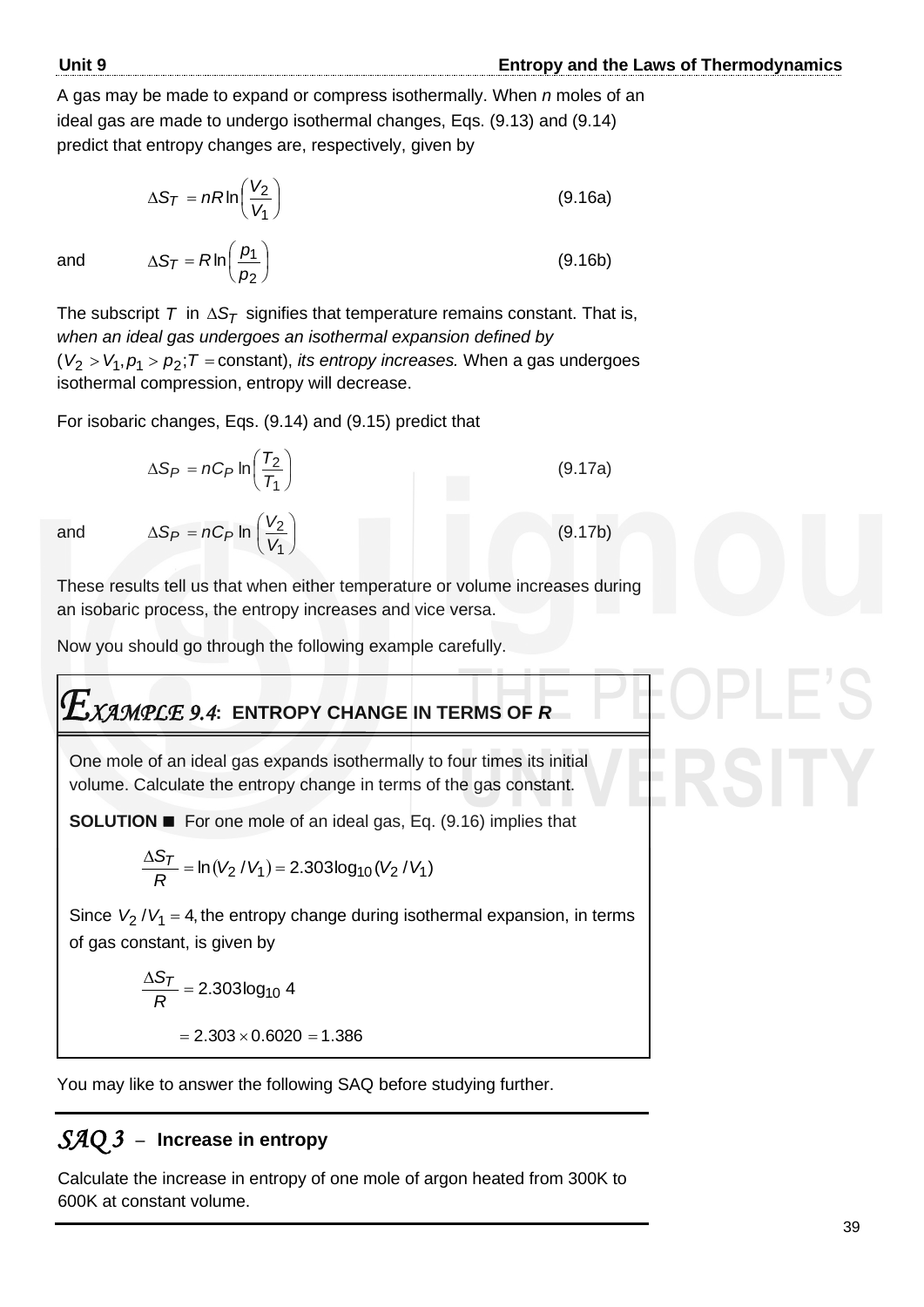#### **9.4.1 Entropy of Mixing**

Refer to Fig. 9.2. Suppose that the hollow circles depict  $n_1$  moles of oxygen and solid circles denote  $n_{2}$  moles of nitrogen in two separate containers at constant temeprature  $T$  and pressure  $p$ . The gases are separated by means of a stopcock. We assume that these gases behave as an ideal gas. You may now like to know: What happens when the stopcock is opened and these gases mix? To answer this question, let us assume that partial pressures of oxygen and nitrogen in the mixture are  $p_1$  and  $p_2$ , respectively.



**Fig. 9.2**: **Intermixing of two gases.**

The entropy of mixing is equal to the sum of the entropy changes for each gas as it expands from its initial pressure to its partial pressure in the mixture. The changes in entropies  $\Delta S_1$  and  $\Delta S_2$  for the two gases when mixing takes place at constant *T* can be obtained using Eq. (9.14):

$$
\Delta S_1 = -n_1 R \ln \left( \frac{p_1}{p} \right) = n_1 R \ln \left( \frac{p}{p_1} \right)
$$
  

$$
\Delta S_2 = n_2 R \ln \left( \frac{p}{p_2} \right)
$$

and

Hence, when the gases have mixed, the entropy of mixing is given by

$$
\Delta S_{\text{mix}} = \Delta S_1 + \Delta S_2 = n_1 R \ln \left( \frac{p}{p_1} \right) + n_2 R \ln \left( \frac{p}{p_2} \right) \tag{9.18}
$$

From your school curriculum in chemistry, you may recall that the partial pressures can be expressed in terms of total pressure as  $p_1 = x_1p$  and  $p_2 = x_2 p$ , where  $x_1$  and  $x_2$  are mole fractions of two gases. On substituting these values of  $p_1$  and  $p_2$  in Eq. (9.18), we obtain

$$
\Delta S_{mix} = n_1 R \ln \left( \frac{p}{x_1 p} \right) + n_2 R \ln \left( \frac{p}{x_2 p} \right)
$$

$$
= - n_1 R \ln x_1 - n_2 R \ln x_2 \qquad (9.19)
$$

Now suppose you have to compute the entropy of mixing per mole of the mixture. You can do so easily by dividing both sides of Eq. (9.19) by  $n_1 + n_2$ . This gives

$$
\frac{\Delta S_{mix}}{n_1 + n_2} = -R \left[ \frac{n_1}{n_1 + n_2} \ln x_1 + \frac{n_2}{n_1 + n_2} \ln x_2 \right]
$$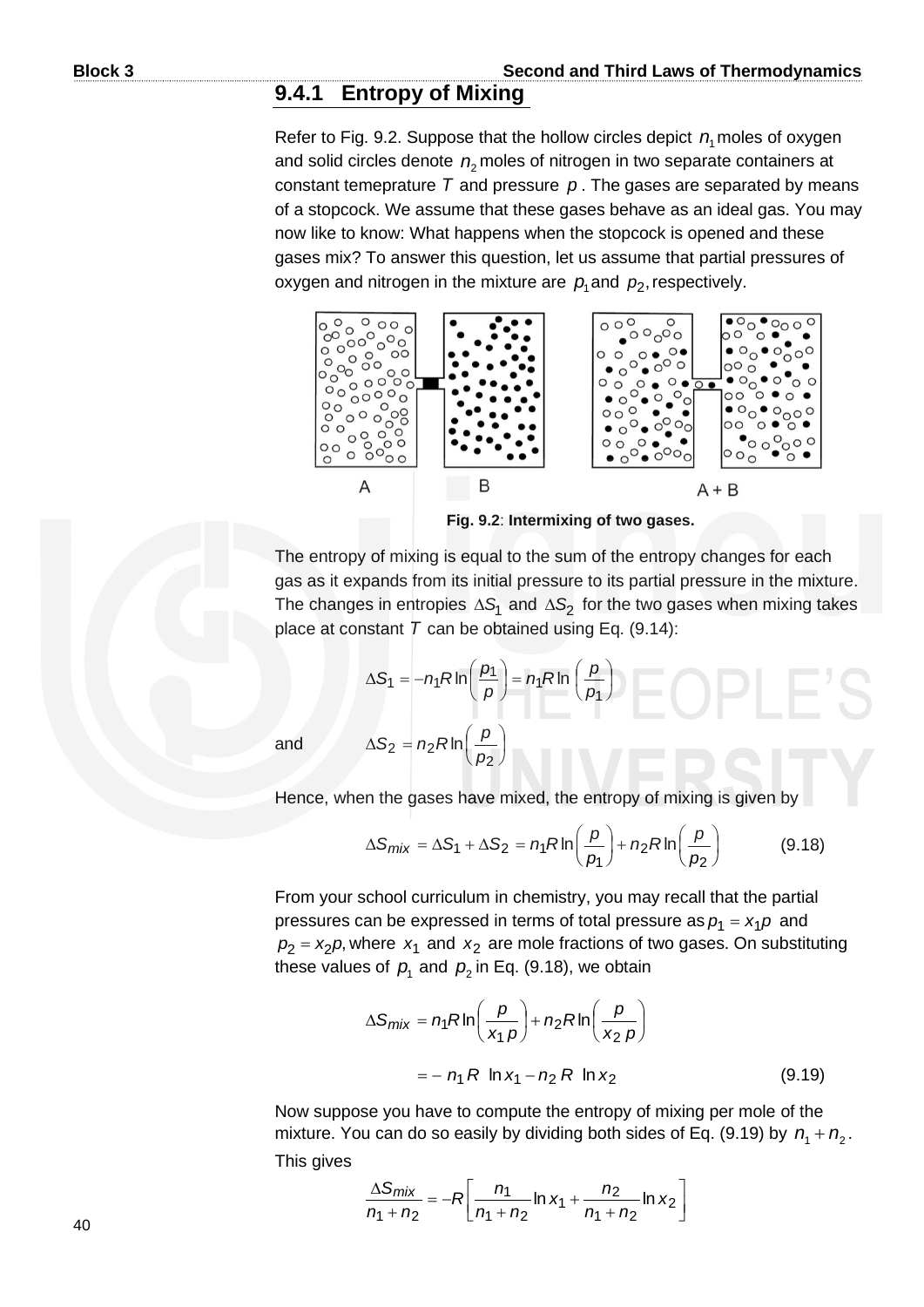The ratios  $1 + 12$ 1  $n_1 + n$ *n* + and  $1 + 12$ 2  $n_1 + n$ *n* + define the mole fractions of two gases.

Hence, the entropy of mixing per mole of mixture is

$$
\Delta S_{mix} = -R[x_1 \ln x_1 + x_2 \ln x_2]
$$
 (9.20)

Note that a negative sign occurs in the expression for entropy of mixing. Does this mean that entropy decreases in the process of mixing of two gases? If you think so, you are not correct.

Since  $x_1$  and  $x_2$  are less than one, the entropy of mixing will be always positive. Note that we have derived Eq. (9.20) for ideal gases. But it holds for liquids also where intermolecular forces between the components are uniform. The concept developed in this section is illustrated in the following example.

### $\mathcal{I}_{\mathit{XAMPLE}}$  9.5 $\colon$  entropy of mixing

Equal volumes of two gases are mixed under same temperature and pressure. The pressure remains unchanged but the total volume is doubled. Calculate the entropy of mixing for one mole of the mixture.

**SOLUTION ■** Since the gases are initially at the same temperature and pressure, Avogadro's hypothesis tells us that equal volume will have equal number of molecules, i.e.,  $n_1 = n_2 = n$ , say. Therefore, the mole fraction of each gas in one mole of the mixture is 0.5. Hence, the entropy of mixing is given by

 $\Delta S_{mix} = -R[x_1 \ln x_1 + x_2 \ln x_2]$ 

 $= -(8.31$ JK $^{-1}$ mol $^{-1})$ [0.5ln 0.5 + 0.5ln 0.5] = 5.76 JK $^{-1}$  mol $^{-1}$ 

We know that matter can change its state from solid to liquid (ice to water) and liquid to gas (water to steam) or solid to gas (dry ice, i.e., solid carbon dioxide to  $CO<sub>2</sub>$  gas) under appropriate conditions of temperature and pressure. Such a transformation is called **phase transition**. Conversion of ice to water is an example of first order phase transition.You will now learn to obtain expressions for entropy changes accompanying a phase transition.

#### **9.4.2 Entropy Change of Phase Transition**

We know that at atmospheric pressure, water boils at 100°C. But on hill stations, boiling begins below 100°C. In a physics laboratory also, you can make water boil below 100°C through a simple activity. Put some boiling water in a flask and allow it to cool. Then pour some water over the flask. You will observe that water begins to boil again even though it is below 100°C. It means that phase transition is determined by pressure. However, it is accompanied by absorption or evolution of heat. For an isobaric-isothermal process, the quantity of heat evolved or absorbed by a system defines enthalpy, *H*. Hence, the entropy change for an isothermal-isobaric process can be calculated using the relation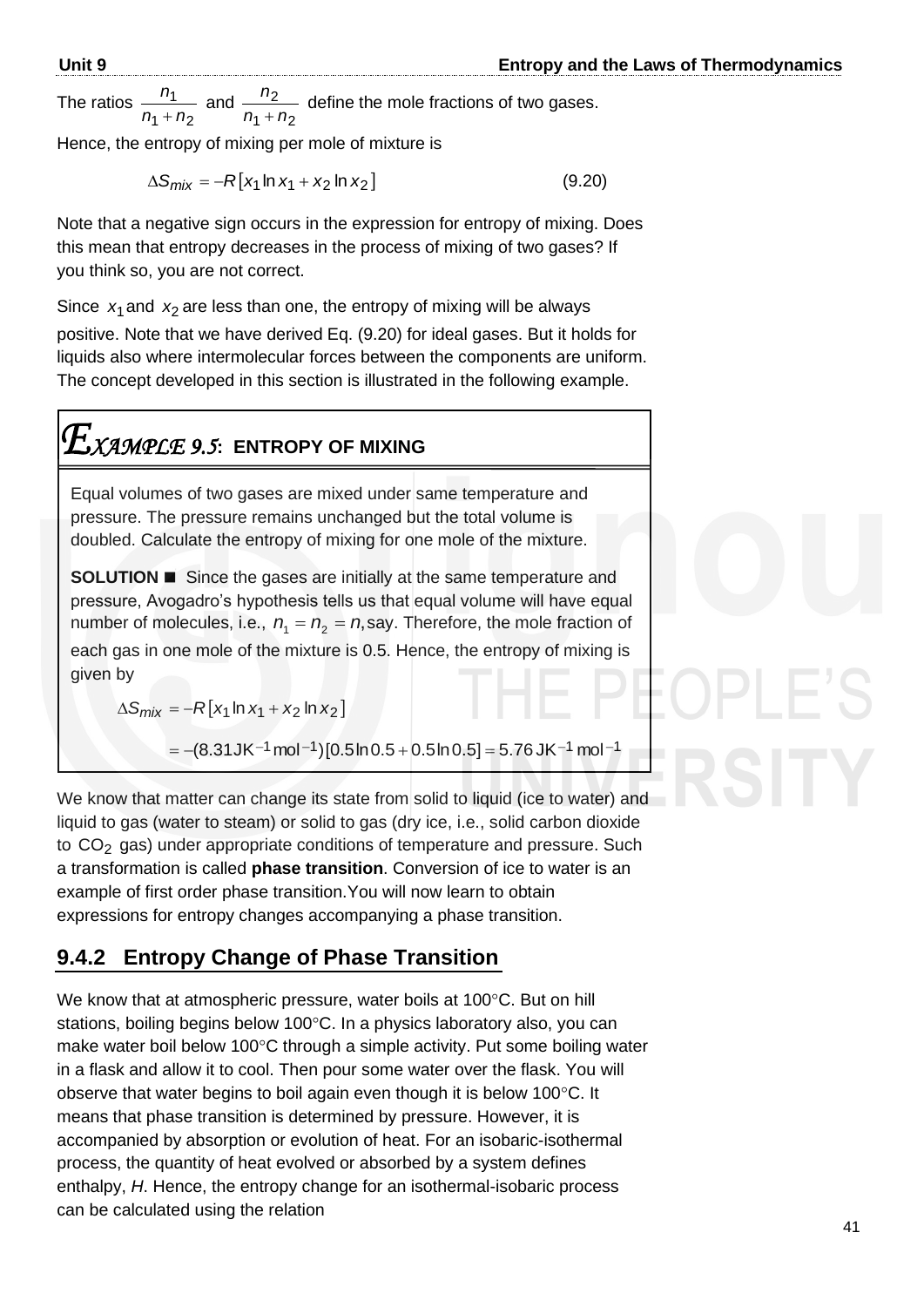$$
\Delta S = \frac{\delta Q_{rev}}{T} = \frac{\Delta H}{T}
$$
 (9.21)

You can use this result to compute the entropy change accompanying the transition of a solid to a liquid or a liquid to a vapour and vice versa.

When *n* mole of a solid melts to the liquid phase, the entropy of fusion is given by

$$
\Delta S_{fusion} = \frac{\Delta H_{fusion}}{T_{fusion}}\tag{9.22}
$$

where  $\Delta H_{fusion}$  is molar enthalpy of fusion and  $\tau_{fusion}$  is the melting point. Similarly, for *n* mole of a substance, the entropy of evaporation is given by

$$
\Delta S_{evap} = \frac{\Delta H_{evap}}{T_{evap}} \tag{9.23}
$$

where  $\Delta H_{\mathsf{evap}}$  is molar enthalpy of vaporisation and  $\tau_{\mathsf{evap}}$  is the boiling point.

In the following example, we have illustrated the use of some of these relations to compute entropy changes.

### *XAMPLE 9.6***: ENTROPY OF VAPORISATION**

The enthalpy of vaporisation of ethanol is 43.5 kJ mol<sup>-1</sup> at its normal boiling point of 351.5K. Compute the entropy of vaporisation. The enthalpy of fusion of ethanol is 4.6 kJ mol<sup>-1</sup> at its normal melting point of 156 K. Calculate the entropy of fusion.

**SOLUTION ■** From Eq. (9.23), we recall that entropy of vaporisation is given by

$$
\Delta S_{evap} = \frac{\Delta H_{evap}}{T_{evap}} = \frac{43500 \text{ J mol}^{-1}}{351.5 \text{ K}} = 124 \text{ J K}^{-1} \text{mol}^{-1}
$$

Fron Eq. (9.22), we note that entropy of fusion is given by

$$
\Delta S_{fusion} = \frac{\Delta H_{fusion}}{T_{fusion}} = \frac{4600 \text{ J mol}^{-1}}{156 \text{ K}} = 29.5 \text{ J K}^{-1} \text{mol}^{-1}
$$

You will note that *Sevap Sfusion* . This difference shows that entropy

increases as a system becomes less restricted. When a solid melts, its atoms become less ordered in their locations and motion. When a liquid vaporises, molecules gain considerably greater freedom of movement.

We would now like you to solve an SAQ.

#### *SAQ 3* –**Entropy of solidification**

latent heat of melting is 334.4 Jg<sup>-1</sup>. Calculate the entropy of solidification for The melting point of water at 1 atm pressure is 273.16 K and the specific one mole of water.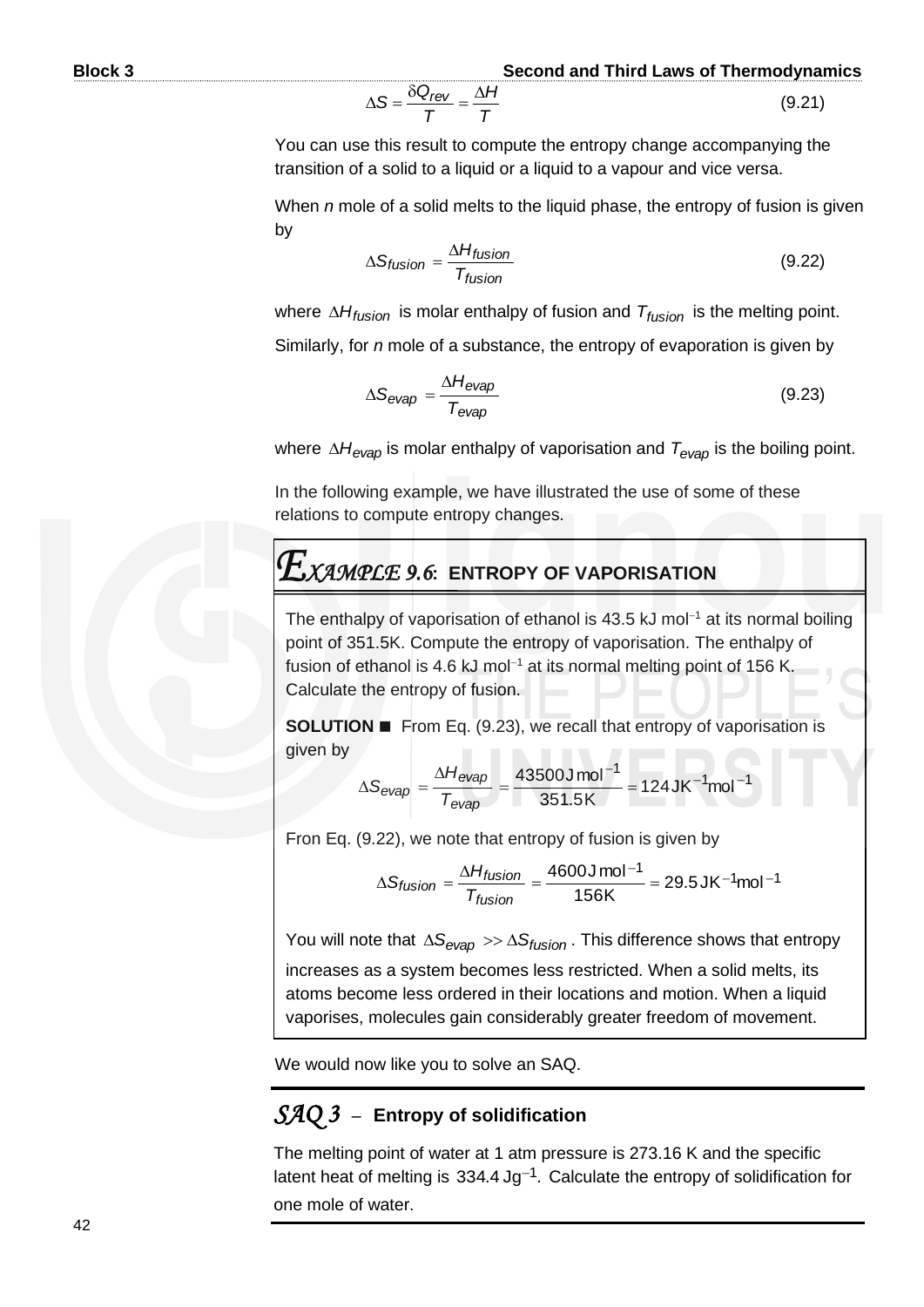Before proceeding further, we would like you to recapitulate what you have learnt in this section.

#### **ENTROPY CHANGE, ENTROPIES OF MIXING, FUSION AND EVAPORATION**

• When *n* moles of an ideal gas undergo an isothermal transformation, the change in entropy is given by:

$$
\Delta S_T = nR \ln \left( \frac{V_2}{V_1} \right) = nR \ln \left[ \frac{p_1}{p_2} \right]
$$

• For an isobaric process, change in entropy of a gas made up of n moles is given by:

$$
\Delta S_P = nC_P \ln \left( \frac{V_2}{V_1} \right) = nC_P \ln \left[ \frac{T_2}{T_1} \right]
$$

The entropy of mixing per mole of mixture of two gases is always positive:

 $\Delta S_{mix} = -R[x_1 \ln x_1 + x_2 \ln x_2]$ 

where  $x_1$  and  $x_2$  are mole fractions.

For one mole of a substance, the entropy of fusion is given by:

$$
\Delta S_{fusion} = \frac{\Delta H_{fusion}}{T_{fusion}}
$$

 and the entropy of evaporation is: *evap evap evap <sup>T</sup> H S*  $\Delta$  $\Delta S_{evap} = \frac{1}{\pi}$ .

Having established that entropy is a thermodynamic property of a system, we now discuss its significance in various reversible processes and draw corresponding *T-S* diagrams. These diagrams are often useful in engineering. As you know, the simplest and the most important reversible cycle is the **Carnot cycle**. You have learnt how to obtain an expression for the efficiency of a Carnot engine in Unit 8. Here we will show how the same result can be obtained more elegantly using a *T-S* diagram.

#### **9.5 REPRESENTATION OF CARNOT CYCLE ON ENTROPY-TEMPERATURE DIAGRAM**

Refer to Fig. 9.3. It is a schematic representation of the Carnot cycle on the *T-S* diagram.



**Fig. 9.3: Representation of Carnot cycle on** *T-S* **diagram.**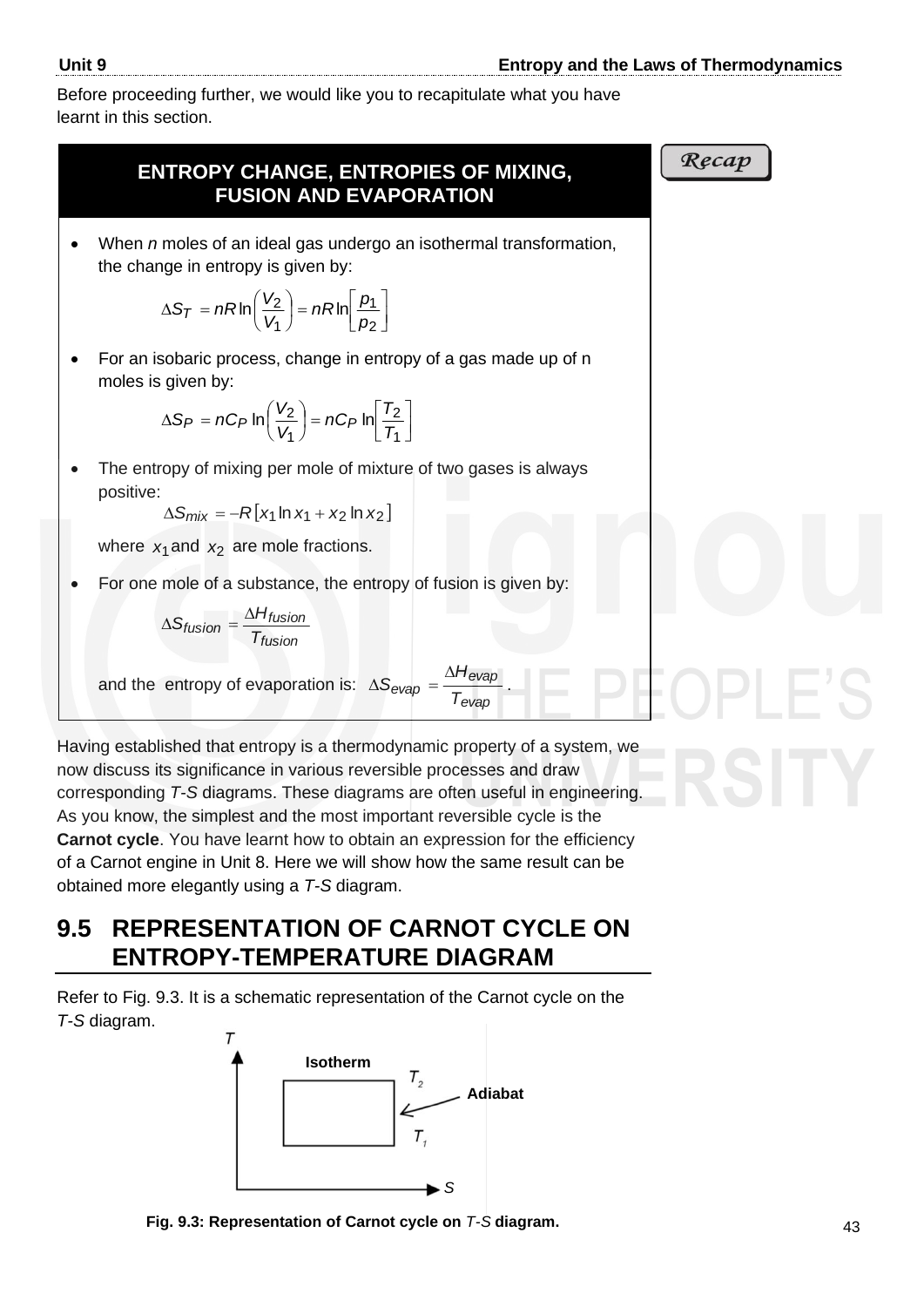You will recall that Carnot cycle consists of four reversible processes:

i) isothermal expansion, ii) adiabatic expansion, iii) isothermal compression, and iv) adiabatic compression.

You will note that the isotherms are horizontal straight lines for a given temperature, whereas the adiabats are vertical straight lines corresponding to constant S  $( \delta Q = 0 = dS)$ . So, Carnot cycle is a rectangle on the *T*-S diagram. To obtain the expression for net entropy change in one cycle, let us consider *n* moles of an ideal gas is enclosed in a cylinder.

**Step I:** The gas absorbs heat  $Q_1$  reversibly at temperature  $T_1$  and expands isothermally. (The pressure decreases from  $p_{\!\scriptscriptstyle 1}$  to  $p_{\!\scriptscriptstyle 2}$  .) Using Eq. (9.3), we can write the increase in entropy of the gas as

$$
\Delta S_1 = \frac{Q_1}{T_1} \tag{9.24a}
$$

**Step II:** The gas expands adiabatically (but pressure falls from  $p_2$  to  $p_3$ ). We know that no heat exchange takes place between the system and its surroundings in an adiabatic process. Therefore, according to the first law of thermodynamics, expansion occurs at the expense of internal energy of the system. This, in turn, implies drop in temperature of the gas. Suppose that temperature drops from  $T_1$  to  $T_2$ . Since no heat transfer occurs, entropy does not change and we can write

$$
\Delta S_2 = 0 \tag{9.24b}
$$

**Step III:** The gas at temperature  $T_2$  is now compressed isothermally. In this process, work is done on the gas and it gives up heat  $Q_2$  to the environment. Then change in entropy is given by

$$
\Delta S_3 = -\frac{Q_2}{T_2} \tag{9.24c}
$$

**Step IV:** Finally, the gas is compressed adiabatically to its original volume and pressure. As a result, the gas attains its state and its entropy is conserved during the process:

$$
\Delta S_4 = 0 \tag{9.24d}
$$

Since Carnot cycle is reversible, there will be no net change in its entropy, i.e.,  $\Delta s = 0$  and we can write

$$
\Delta S = \Delta S_1 + \Delta S_2 + \Delta S_3 + \Delta S_4 = 0
$$

On using Eqs. (9.24a to d), we get

$$
\frac{Q_1}{T_1} + 0 - \frac{Q_2}{T_2} + 0 = 0
$$
  

$$
\frac{Q_1}{Q_2} = \frac{T_1}{T_2}
$$
 (9.25)

or

This result shows that the ratio of the heat absorbed to the heat given out in a reversible cycle is equal to the ratio of the temperatures of the source and the sink. Since efficiency is ratio of work done and heat absorbed, we can write: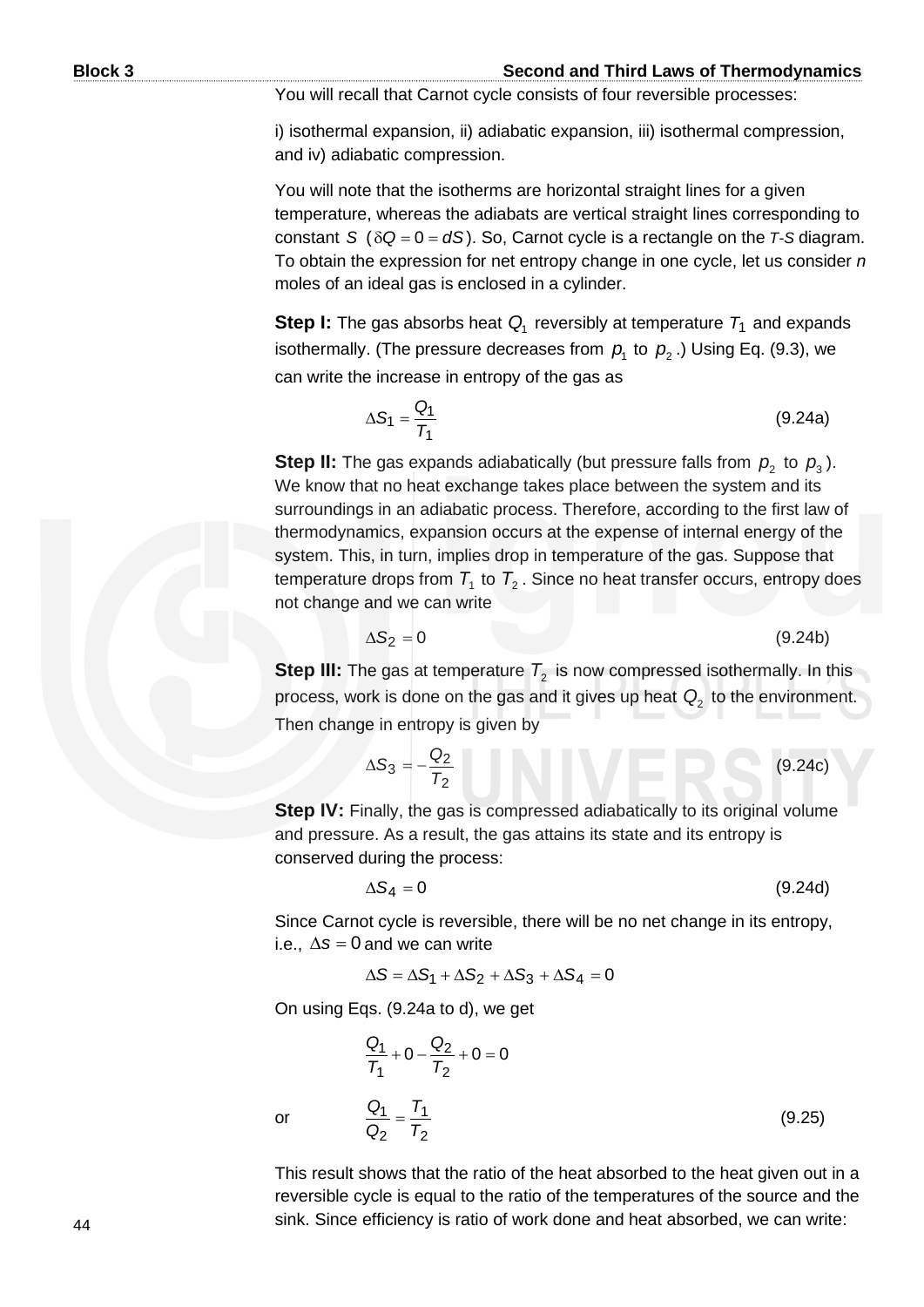$$
\eta=\frac{W}{Q_1}=\frac{Q_1-Q_2}{Q_1}
$$

Using Eq. (9.25) we can write:

$$
\eta=1-\frac{T_2}{T_1}
$$

(9.26)

Note that the expression for efficiency of Carnot engine has been obtained more conveniently using *T-S* diagram as compared to the indicator diagram.

#### **9.6 ENTROPY AT ABSOLUTE ZERO: THIRD LAW OF THERMODYNAMICS**

From experience we know that the basic difficulty with all cooling processes is that it becomes gradually more difficult to achieve and maintain lower and lower temperatures. For example, the cooler a liquid is, the harder it becomes to maintain its temperature or pump it out to produce further cooling.

Suppose that temperature  $T_{f1}$ , say 10% of the initial temperature  $T_i$  is achieved in one mechanical step. The second step will produce a temperature  $T_{f2}$  which is approximately 10% of  $T_{f1}$ . This means that even by an infinite number of adiabatic processes, it would not be possible to attain absolute zero. From this we may conclude that

**The absolute zero is not attainable by any number of mechanical processes.**

Like the second law, the third law can also be stated in terms of entropy. But before giving that statement, we would like you to relook at Eq. (8.5). It can be re-written as

$$
S = S_n + \int_{n}^{f} \frac{\delta Q_{rev}}{T}
$$
 where *f* is the final state.

It helps us to determine the change in entropy of a system during a reversible process. But absolute entropy remains indeterminate because of the presence of an additive constant (S<sub>n</sub>). You may now ask: Can we determine this constant? The answer to this question constitutes another statement of the third law. It defines the entropy of a system as its temprature tends to absolute zero.

Nernst observed that at low temperatures entropy change of a system is very small when we go from one equilibrium state to another. It is because near absolute zero, all systems are highly ordered and the entropy of all states (of every substance) is almost constant. This prompted Nernst to state the third law as follows:

**The entropy changes associated with any reversible isothermal process tend to zero as temperature approaches absolute zero.**



forgel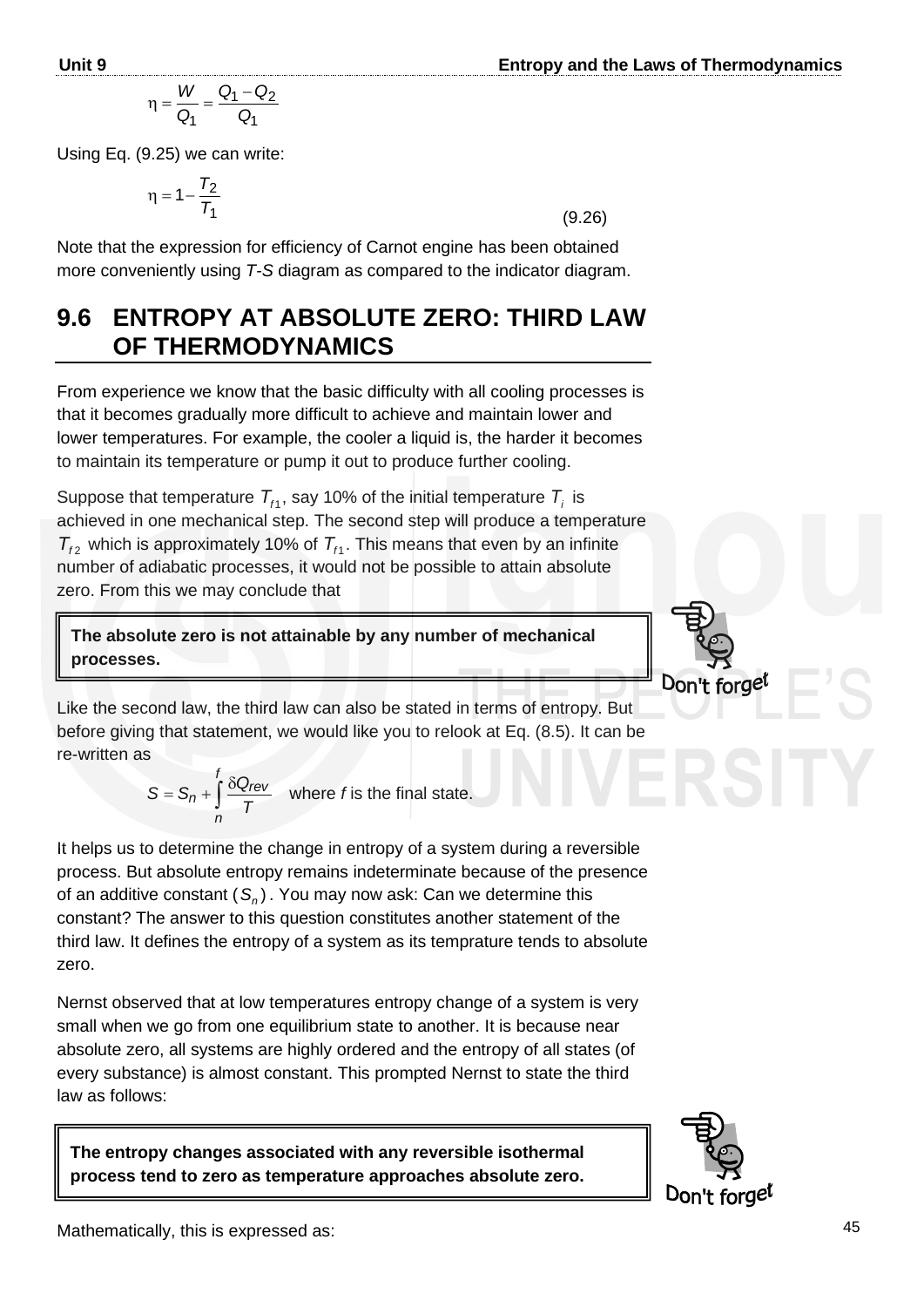$T \rightarrow 0$  $\lim \Delta S \rightarrow 0$ 

This fact beautifully manifests in the case of liquid helium-II and superconductors. To understand this, we recall Clausius-Clapeyron equation:

$$
\frac{dp}{dT} = \frac{\Delta S}{\Delta V}
$$

You will recognise that *dT*  $\frac{dp}{dt}$  defines the slope of the melting curve. Eq. (9.27) predicts that the curve should become horizontal ( $\Delta S = 0$ ) as  $T \rightarrow 0$ .

In 1912, Planck extended this idea by proposing that near absolute zero, entropy of every substance is so small that it can be taken as essentially zero. He stated the third law of thermodynamics as follows:



#### **The entropy of every substance is zero at the absolute zero.**

Mathematically, this is expressed as:

*T*

$$
\lim_{\rightarrow} S \rightarrow 0
$$

(9.28)

Today, this law is supported by ample experimental evidences and finds wide applications in low temperature physics. We now discuss some important consequences of the third law.

#### **9.6.1 Consequences of the Third Law**

#### i) **Behaviour of thermodynamic potentials**

We know that  $G = H - TS$  and  $F = U - TS$  . According to the third law of thermodynamics, as  $T \rightarrow 0$ ,  $S \rightarrow 0$  so that the product  $TS \rightarrow 0$ . That is, when temperature approaches absolute zero, Gibbs potential equals enthalpy and Helmholtz potential equals internal energy. Physically, it means that there is perfect order and entire energy is available for work.

#### ii) **Iso-thermal volume and pressure expansion coefficients**

The changes in entropy of a system due to small changes in pressure during a process near absolute zero may be expressed as

$$
\Delta S = \int \left(\frac{\partial S}{\partial p}\right)_T dT
$$
 (9.29)

But according to the third law of thermodynamics, as  $T \rightarrow 0, \Delta S \rightarrow 0$ . So we can say that

$$
\lim_{T \to 0} \left( \frac{\partial S}{\partial p} \right)_T \to 0
$$

Using Maxwell's relation  $\int_{\mathcal{T}}$   $\left(\frac{\partial \mathcal{T}}{\partial \rho}\right)_{\rho}$ *V p S*  $\overline{\phantom{a}}$  $\bigg)$  $\left(\frac{\partial V}{\partial \bm{\tau}}\right)$  $\setminus$ ſ  $\hat{o}$  $= -\left(\frac{\partial}{\partial z}\right)$ J  $\setminus$  $\overline{\phantom{a}}$  $\setminus$ ſ  $\widehat{o}$  $\left(\frac{\partial S}{\partial S}\right) = -\left(\frac{\partial V}{\partial T}\right)$ , we can write: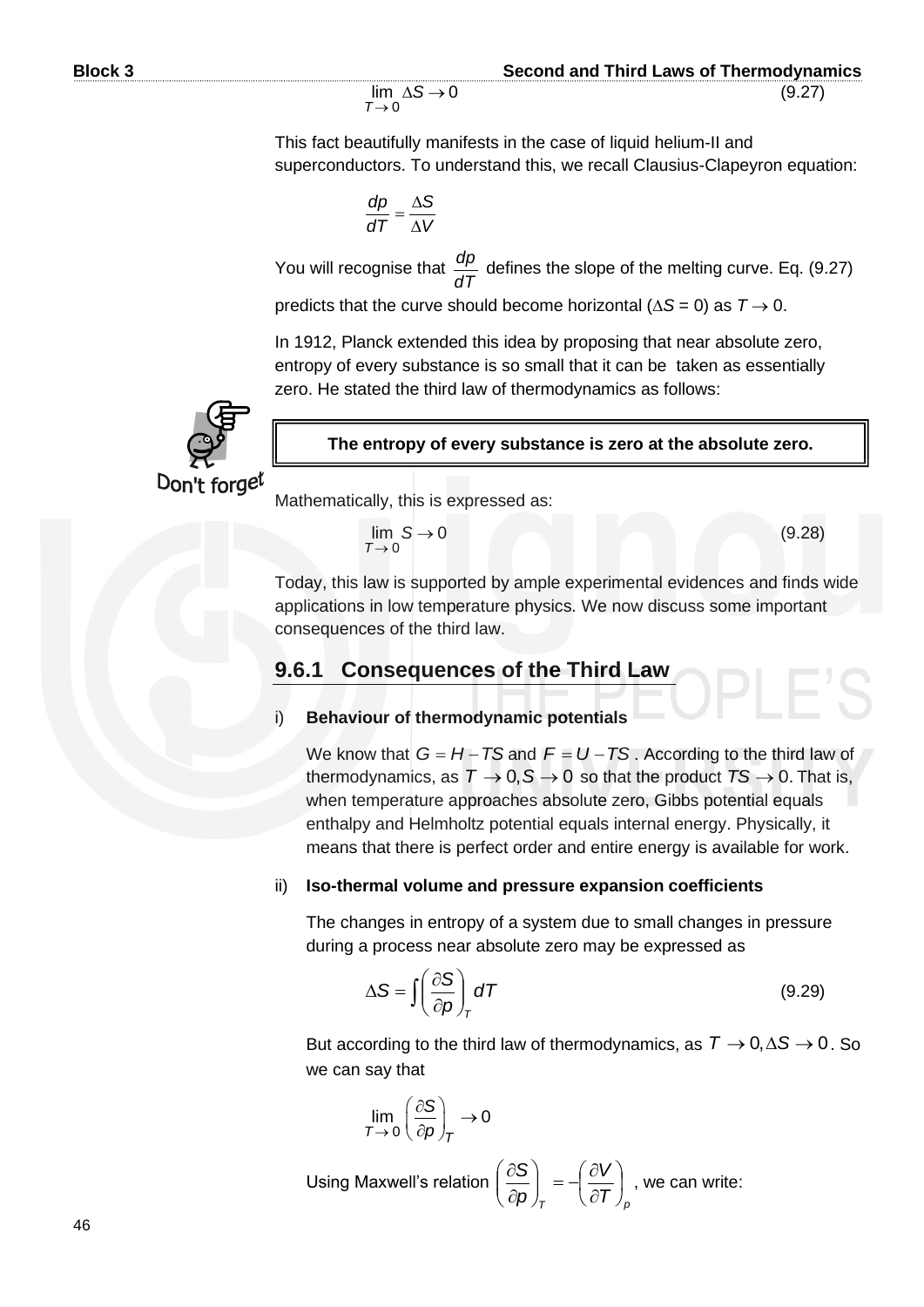Let us now summarise what you have learnt in this unit.

$$
\lim_{T \to 0} \left( \frac{\partial V}{\partial T} \right)_{p} \to 0 \tag{9.30}
$$

By definition,  $\left( \mathcal{T}\right) _{p}$ *V V*  $\overline{\phantom{a}}$  $\bigg)$  $\left(\frac{\partial V}{\partial \boldsymbol{\tau}}\right)$  $\setminus$ ſ  $\partial$  $\frac{1}{\sqrt{2}}\left(\frac{\partial V}{\partial \tau}\right)$  is the coefficient of volume expansivity,  $\alpha$ . So,

$$
\lim_{T \to 0} \alpha \to 0 \tag{9.31}
$$

Similarly, you can convince yourself that

$$
\lim_{T \to 0} \left( \frac{\partial p}{\partial T} \right)_V = 0 \tag{9.32}
$$

#### iii) **Heat capacities near absolute zero**

Recall that specific heat capacity at constant pressure is defined as

$$
C_p = T \left(\frac{\partial S}{\partial T}\right)_p
$$

Hence, at constant pressure, we can take

$$
dS = \frac{C_p dT}{T}
$$

By integrating it between finite temperature limits, we can write

$$
S(T_1) - S(T) = \int_{T}^{T_1} \frac{C_p dT}{T}
$$
 (9.33)

In the limit  $T \rightarrow 0$ , the third law implies that the integral on the right hand side of Eq. (9.33) should be finite. That is, it should not diverge as  $T\rightarrow 0$  . Thus, we must have

$$
\lim_{T \to 0} C_p = 0 \tag{9.34}
$$

Similarly, it can be shown that as  $T \rightarrow 0$ 

$$
\lim_{T \to 0} C_V = 0 \tag{9.35}
$$

It shows that in the limit  $T \rightarrow 0$ , the specific heat capacites attain the same value. This prediction of the third law is borne out by experiments rather well. Let us recapitulate what you have learnt in this section

#### **THIRD LAW OF THERMODYNAMICS**

Entropy of a system at absolute zero is zero and the system is in perfect order. It essentially implies non-attainability of absolute zero temperature. Recap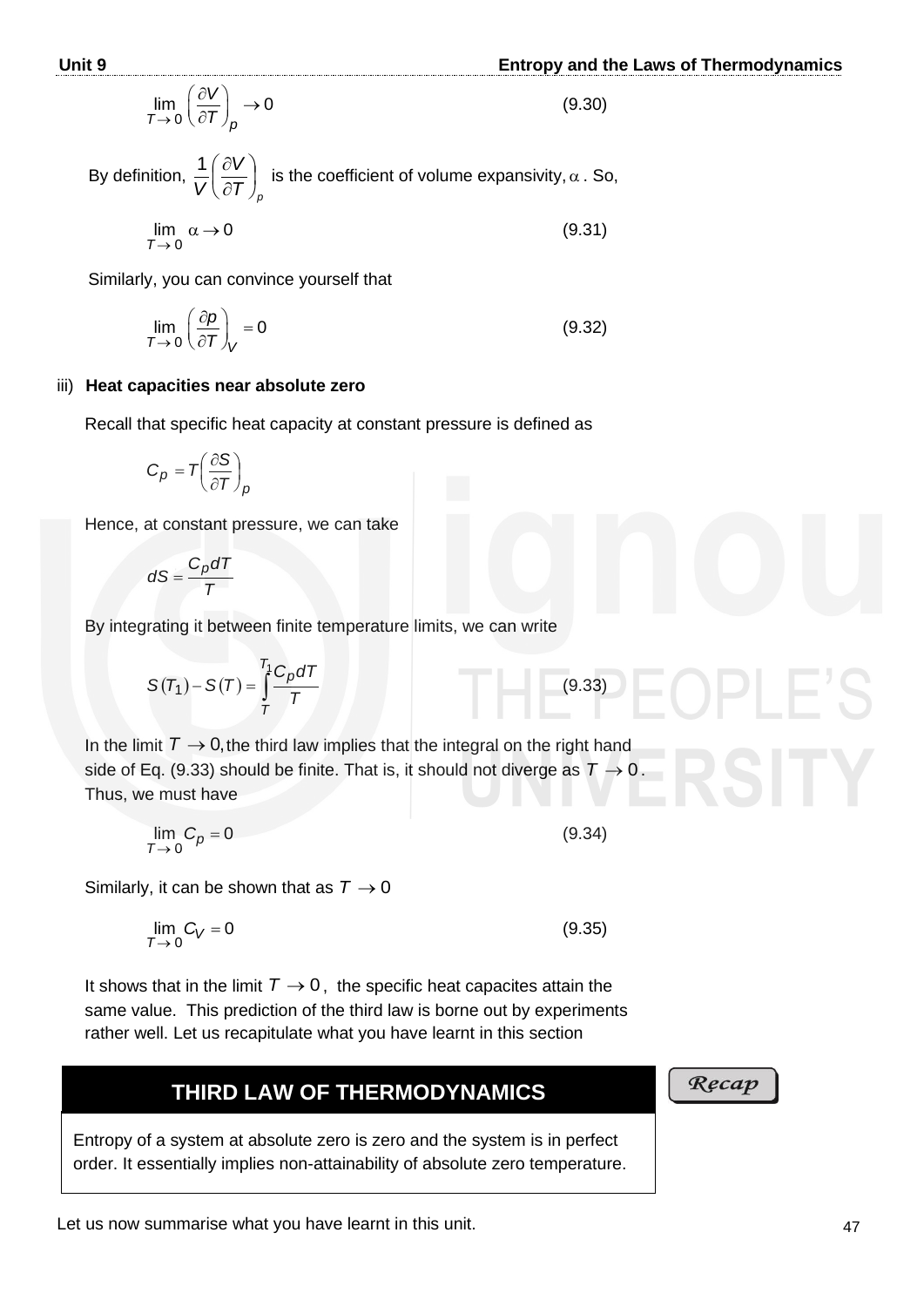#### **9.7 SUMMARY**

| <b>Concept</b>                                         | <b>Description</b>                                                                                                                                                                                                                                                   |
|--------------------------------------------------------|----------------------------------------------------------------------------------------------------------------------------------------------------------------------------------------------------------------------------------------------------------------------|
| <b>Entropy</b>                                         | Entropy is defined through the relation                                                                                                                                                                                                                              |
|                                                        | $dS = \frac{\delta Q_{rev}}{\tau}$                                                                                                                                                                                                                                   |
|                                                        | Entropy is an extensive variable and a state function.                                                                                                                                                                                                               |
|                                                        | Entropy is a measure of disorder in the system; more chaotic the<br>system, greater will be its entropy.                                                                                                                                                             |
| Second law of<br>thermodynamics in<br>terms of entropy | The second law of thermodynamics is essentially the principle of<br>increase of entropy. It states that, when a closed system undergoes a<br>change, its entropy cannot decrease; it either increases or remains<br>constant, Mathematically, it may be expressed as |
|                                                        | $\Delta S \geq 0$                                                                                                                                                                                                                                                    |
| <b>Entropy change of an</b><br>ideal gas               | The entropy change of an ideal gas made up of n moles can be<br>calculated using the relations<br>$\Delta S = nC_V \ln \left( \frac{T_2}{T_1} \right) + nR \ln \left( \frac{V_2}{V_1} \right)$                                                                       |
|                                                        | $= nC_P \ln \left( \frac{V_2}{V_1} \right) + nC_V \ln \left( \frac{p_2}{p_1} \right)$                                                                                                                                                                                |
|                                                        | $= nC_P \ln \left( \frac{T_2}{T_1} \right) - nR \ln \left( \frac{p_2}{p_1} \right)$                                                                                                                                                                                  |
| Third law of                                           | Third law of thermodynamics states that equilibrium entropies of all                                                                                                                                                                                                 |

*thermodynamics*

systems and the entropy changes in all reversible isothermal processes tend to zero as temperature approaches absolute zero.

#### **9.8 TERMINAL QUESTIONS**

- 1. A huge copper block at 1000K is joined to another huge copper block at 500K by a copper rod. The rate of heat conduction is  $10^4$  Js<sup>-1</sup>. Calculate the increase in entropy of the universe due to this process.
- 2. Eddington proposed that entropy is the arrow of time. Comment.
- 3.  $m$  g of water at temperature  $T_1$  is mixed with an equal mass of water at temperature  $T_2$ . Show that the change in entropy is

$$
2mC_P \ln\left(\frac{T_{av}}{\sqrt{T_1 T_2}}\right)
$$
 where  $T_{av} = \frac{T_1 + T_2}{2}$  is average temperature.

4. 20 g of ice at  $0^{\circ}$ C is converted into water at the same temperature. Calculate the change in entropy. [Given: Latent heat of fusion  $(L) = 80 \text{ cal/g}.$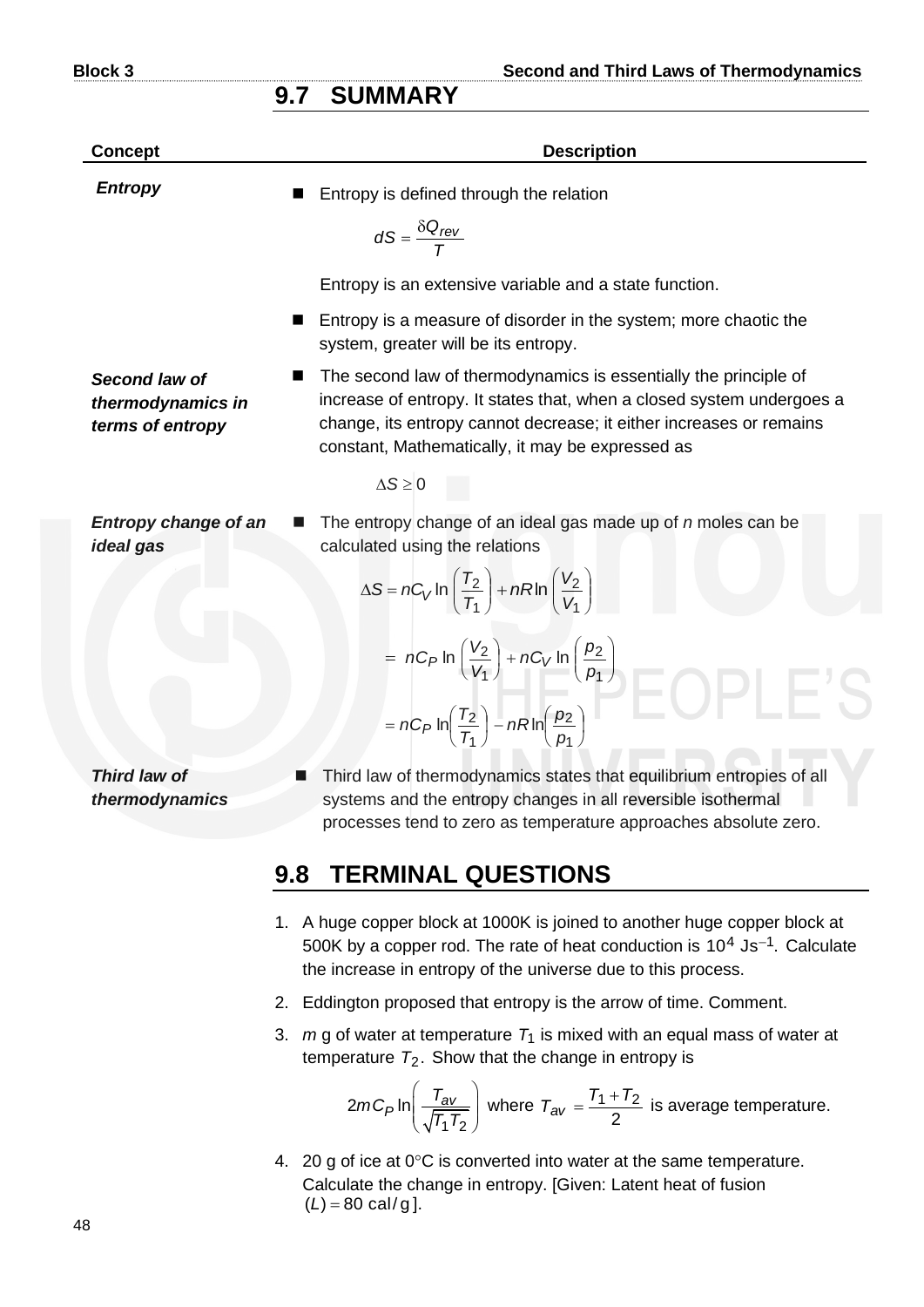- 5. Calculate the change in entropy when 10 g of ice at  $0^{\circ}$ C is converted into steam. [Given: latent heat of fusion of ice  $= 80$  cal/g; latent heat of fusion of steam  $= 540$  cal/g].
- 6. Write the third law of thermodynamics in terms of entropy differences.

#### **9.9 SOLUTIONS AND ANSWERS**

#### **Self-assessment Questions**

1. The change in entropy when 1 kg water is heated from  $27^{\circ}$ C (= 300K) to  $80^{\circ}$ C (= 353K) is given by

$$
\Delta s = \int_{300}^{353} \frac{mc dT}{T} = mc \ln \left(\frac{353}{300}\right)
$$

On substituting the given values, we get

$$
\Delta s = (1 \text{kg}) \times (4.2 \times 10^3 \text{J} \text{kg}^{-1} \text{K}^{-1}) \text{ ln} \left( \frac{353}{300} \right)
$$

$$
= (4.2 \times 10^{3} \text{ Jkg}^{-1} \text{K}^{-1}) \times 0.163 \text{ JK}^{-1} = 6.84 \times 10^{2} \text{ JK}^{-1}
$$

2. a) 
$$
TdS = dU - Fdl
$$
; b)  $TdS = dU - \sigma dA$  and c)  $TdS = dU - BdM$ 

3.  $\Delta S_V = nC_V \ln \left| \frac{r_2}{L} \right|$ J  $\mathcal{L}$  $\mathsf{I}$  $\setminus$ ſ 1 2 *T*  $\left(\frac{T_2}{T}\right)$  =  $C_V$  ln 2 Since  $C_V = \frac{3}{5}R$ , 2  $C_V = \frac{3}{2}R$ , we find that  $(8.314 \text{ J} \text{K}^{-1} \text{ mol}^{-1}) \ln 2 = 8.64 \text{ J} \text{K}^{-1}$  $\Delta S_V = \frac{3}{2} \times (8.314 \text{ J} \text{K}^{-1} \text{ mol}^{-1}) \ln 2 = 8.64 \text{ J} \text{K}^{-1}$ 4.  $\Delta S_{melt} = \frac{m\Delta E}{T_{melt}}$ *m* 273.16K  $=\frac{18 g \times 334.4 J g^{-1}}{272.4 \times 10^{14}}$ 273.16K  $=\frac{6019.2 \text{ J}}{272.4 \text{ K}}$  = 22 JK<sup>-1</sup>

#### **Terminal Questions**

1. By carrying out the heat transfer reversibly, we can calculate that

$$
\Delta S = (q/T_1) - (q/T_2) = 10^4 \text{ Js}^{-1} [(1 / 500 \text{K}) - (1 / 1000 \text{K})] = 10 \text{ JK}^{-1} \text{s}^{-1}
$$

Thus, the entropy of the universe increases by 10 JK<sup>−</sup><sup>1</sup> per second.

- 2. The statement is justified. If you calculate entropy of the universe at two different times, the point of higher entropy would correspond to the point of later time. This statement is further justified by the fact that the universe has been expanding uniformly ever since its creation. Even if one observed the motion of galaxies, these are found receding with respect to any point of observation. This means that the entropy of the universe is increasing continuously, as does time.
- 3. Since the masses of water being mixed are equal, the temperature of the mixture will be the arithmetic mean of  $T_1$  and  $T_2$ :

$$
T_{mix}=\frac{T_1+T_2}{2}=T_{av}
$$